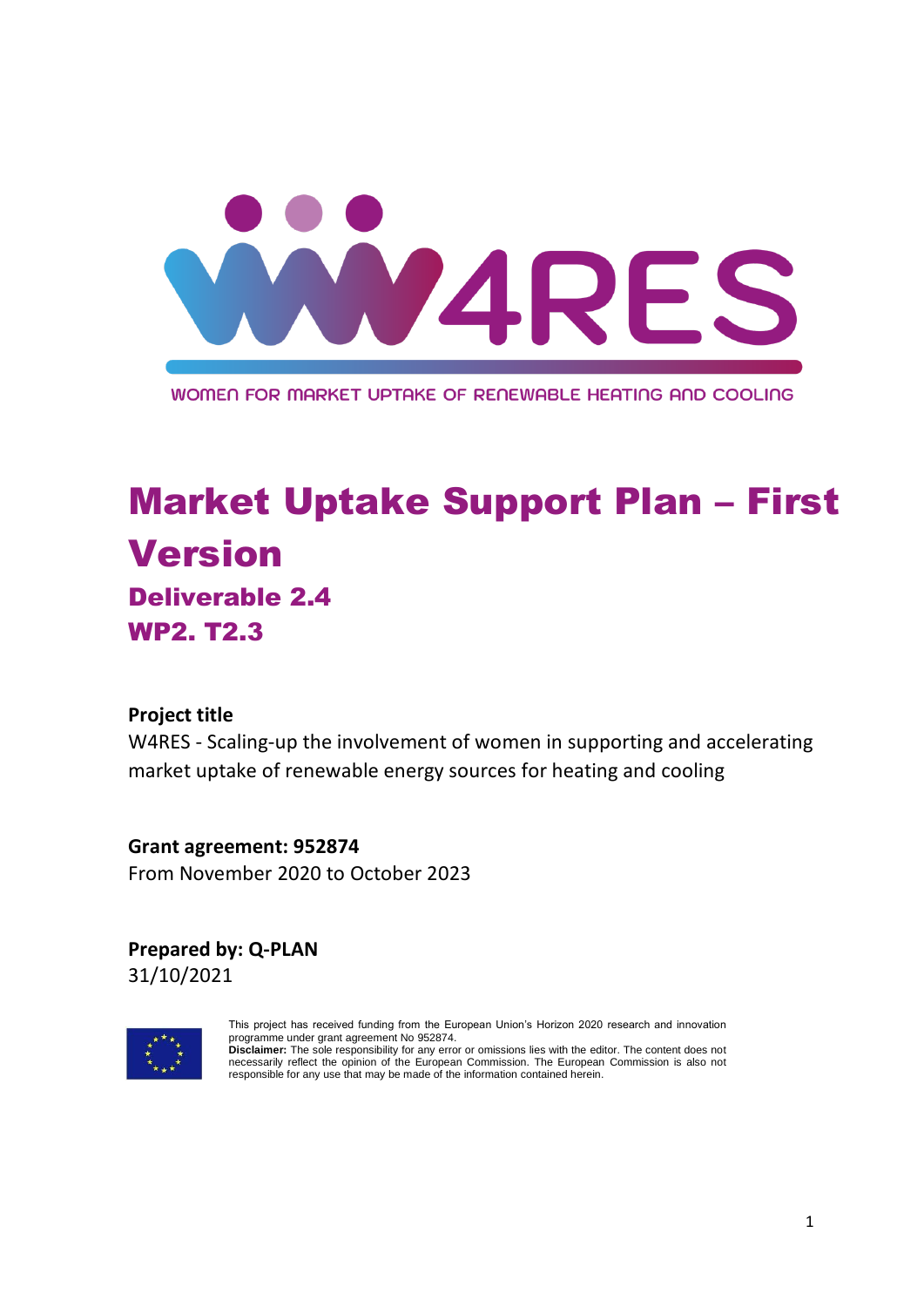|               |         | Document:   D2.4. Market Uptake Support Plan |            |          |
|---------------|---------|----------------------------------------------|------------|----------|
| <b>WW4RES</b> | Author: | Q-PLAN INTERNATIONAL                         | Version: I |          |
|               |         | Reference:   D2.4 W4RES ID GA 952874         | Date:      | 31/10/21 |

#### DELIVERABLE FACTSHEET

| Deliverable no.            | Deliverable 2.4                                                                                             |
|----------------------------|-------------------------------------------------------------------------------------------------------------|
| <b>Responsible Partner</b> | Q-PLAN INTERNATIONAL                                                                                        |
| WP no. and title           | 2. Developing solutions for scaling up the involvement of women in<br>supporting RHC market uptake          |
| <b>Task no. and title</b>  | 2.3. Iterative development and fine tuning of gender-smart market uptake<br>support solutions over 2 rounds |
| <b>Version</b>             | 1                                                                                                           |
| <b>Issue Date</b>          | 29/10/21                                                                                                    |
| Due date                   | 31/10/21                                                                                                    |

| <b>Dissemination level</b>                                                  |  |  |  |
|-----------------------------------------------------------------------------|--|--|--|
| $PU = Public$                                                               |  |  |  |
| $PP$ = Restricted to other programme participants (including the EC)        |  |  |  |
| $RE =$ Restricted to a group specified by the consortium (including the EC) |  |  |  |
| CO = Confidential, only for members of the consortium (including the EC)    |  |  |  |

| <b>Document history</b> |            |                                                |  |  |  |
|-------------------------|------------|------------------------------------------------|--|--|--|
| Version                 | Date       | Changes                                        |  |  |  |
| V <sub>0.1</sub>        | 20/09/2021 | <b>First Draft</b>                             |  |  |  |
| V <sub>0.2</sub>        | 28/10/2021 | Included input from partners (S2i, WECF, APRE) |  |  |  |
| V1                      | 29/10/2021 | Final version                                  |  |  |  |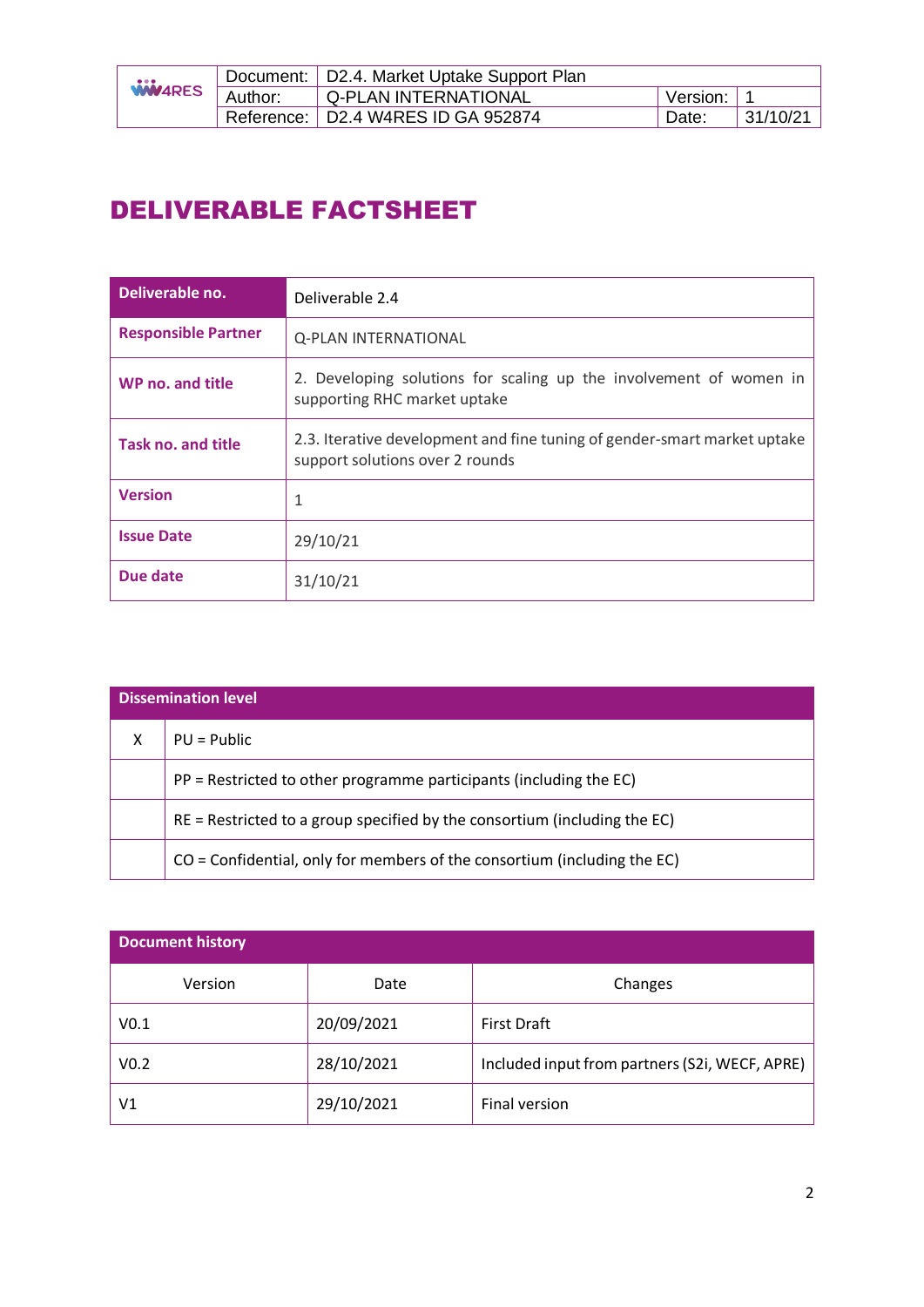|               |         | Document:   D2.4. Market Uptake Support Plan |          |          |
|---------------|---------|----------------------------------------------|----------|----------|
| <b>WW4RES</b> | Author: | Q-PLAN INTERNATIONAL                         | Version: |          |
|               |         | Reference:   D2.4 W4RES ID GA 952874         | Date:    | 31/10/21 |

| <b>Main authors</b>                    |              |  |  |
|----------------------------------------|--------------|--|--|
| Name                                   | Organisation |  |  |
| K. Dasopoulos, C. Zatagia, K. Paximadi | Q-PLAN       |  |  |

| <b>Quality reviewers</b> |                 |
|--------------------------|-----------------|
| Name                     | Organisation    |
| D. Ntagiakou             | S <sub>2i</sub> |
| M. Louvet                | <b>WECF</b>     |
| S. Fabbrini              | <b>APRE</b>     |

| © W4RES Consortium. 2020                                        |  |
|-----------------------------------------------------------------|--|
| Reproduction is authorised provided the source is acknowledged. |  |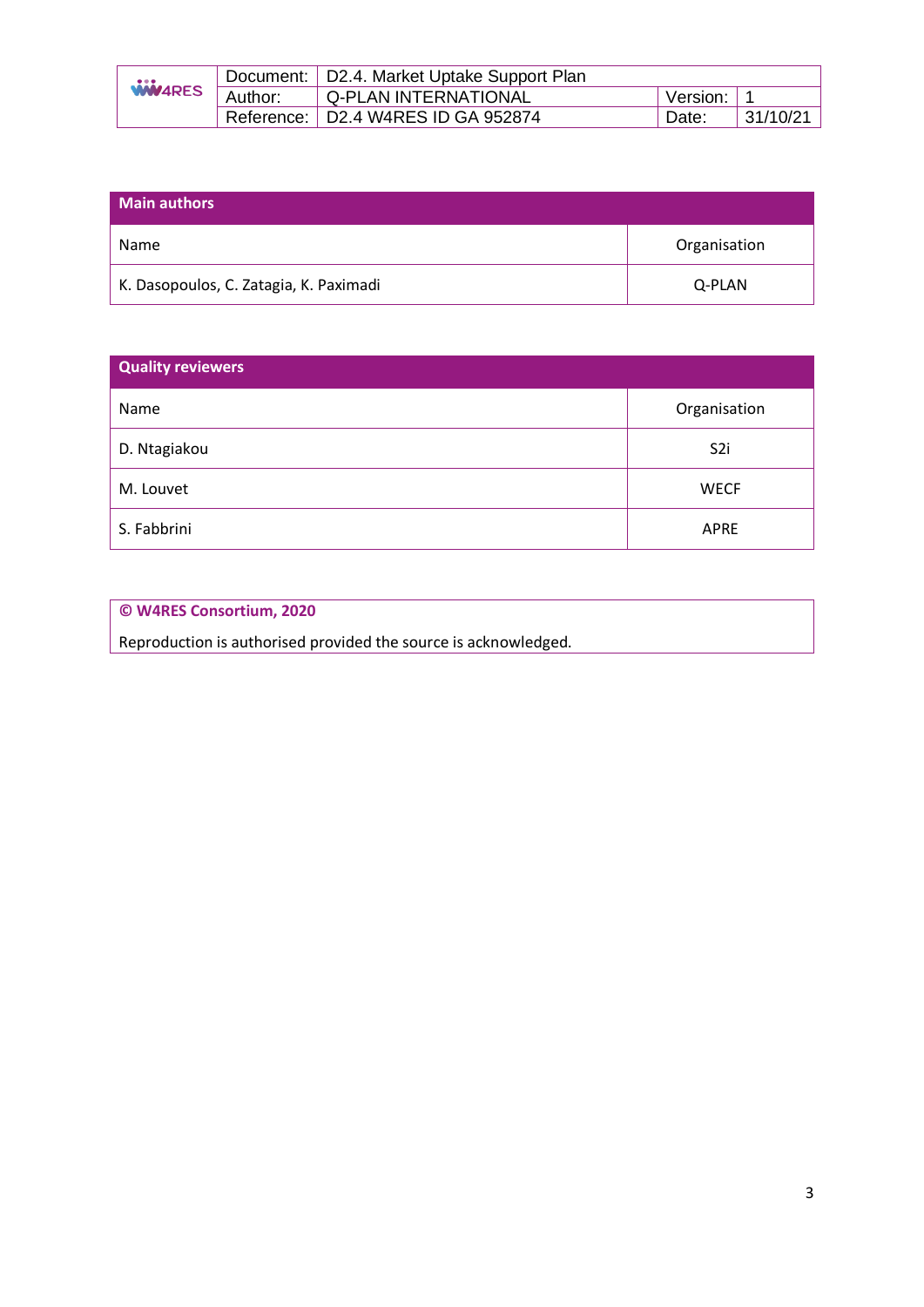| $\bullet\bullet\bullet$ |         | Document:   D2.4. Market Uptake Support Plan |            |          |
|-------------------------|---------|----------------------------------------------|------------|----------|
| <b>WW4RES</b>           | Author: | Q-PLAN INTERNATIONAL                         | Version: I |          |
|                         |         | Reference:   D2.4 W4RES ID GA 952874         | Date:      | 31/10/21 |

#### **ABBREVIATIONS**

R **HE:** Horizon Europe **GA: Grant Agreement W4RES:** Women for Renewable Energy Sources **RES:** Renewable Energy Sources **RHC:** Renewable Heating and Cooling **SME:** Small Medium Enterprise **EIC:** European Innovation Council **R&I:** Research and Innovation **EU:** European Union **KPIs:** Key Performance Indicators **Q&A: Question and Answers CHP:** Combined Heat Power **EEN:** European Enterprise Network **NGO:** Non-Governmental Organization **STEM:** Science Technology Engineering Mathematics **WP:** Work Package **RAC:** Raising Awareness Campaign **CCWS:** Co-creation Workshop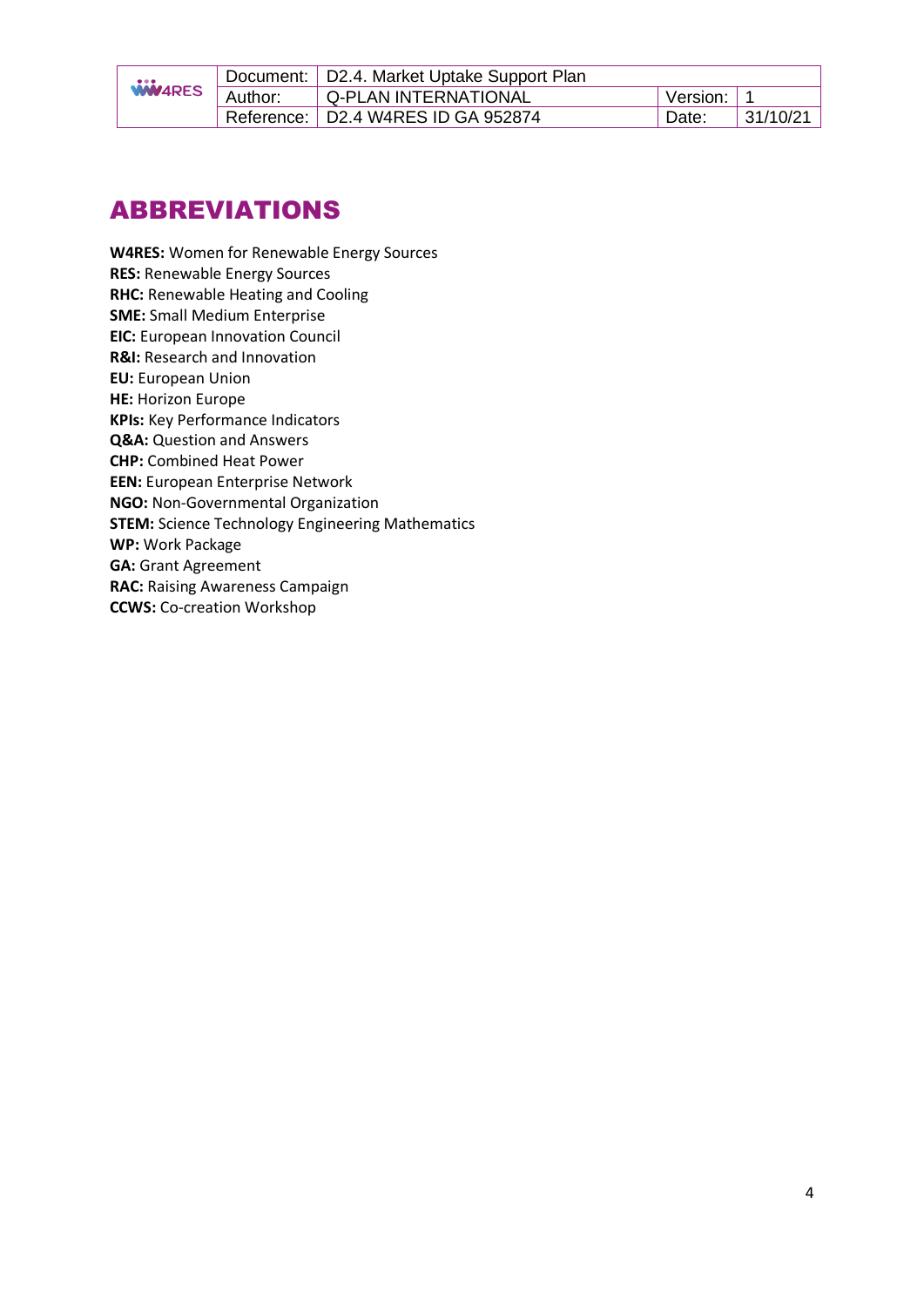| $\bullet\bullet\bullet$ |         | Document:   D2.4. Market Uptake Support Plan |            |          |
|-------------------------|---------|----------------------------------------------|------------|----------|
| <b>WW4RES</b>           | Author: | <sup>'</sup> Q-PLAN INTERNATIONAL            | Version: I |          |
|                         |         | Reference:   D2.4 W4RES ID GA 952874         | Date:      | 31/10/21 |

#### PARTNERS SHORT NAMES

- Q-PLAN INTERNATIONAL ADVISORS PC (Q-PLAN)
- AGENZIA PER LA PROMOZIONE DELLA RICERCA EUROPEA (APRE)
- CIVIESCO SRL (CIVI)
- STEINBEIS 2I GMBH (S2i)
- WOMEN ENGAGE FOR A COMMON FUTURE EV (WECF)
- HOCHSCHULE FUR TECHNIK STUTTGART (HFT)
- EUREC EESV (EUREC)
- WHITE RESEARCH SPRL (WR)
- PEDAL CONSULTING SRO (PEDAL)
- ENERGY AGENCY OF PLOVDIV ASSOCIATION (EAP)
- EUROPEAN GREEN CITIES APS (EGC)
- **EUROPEAN CENTRE FOR WOMEN AND TECHNOLOGY (ECWT)**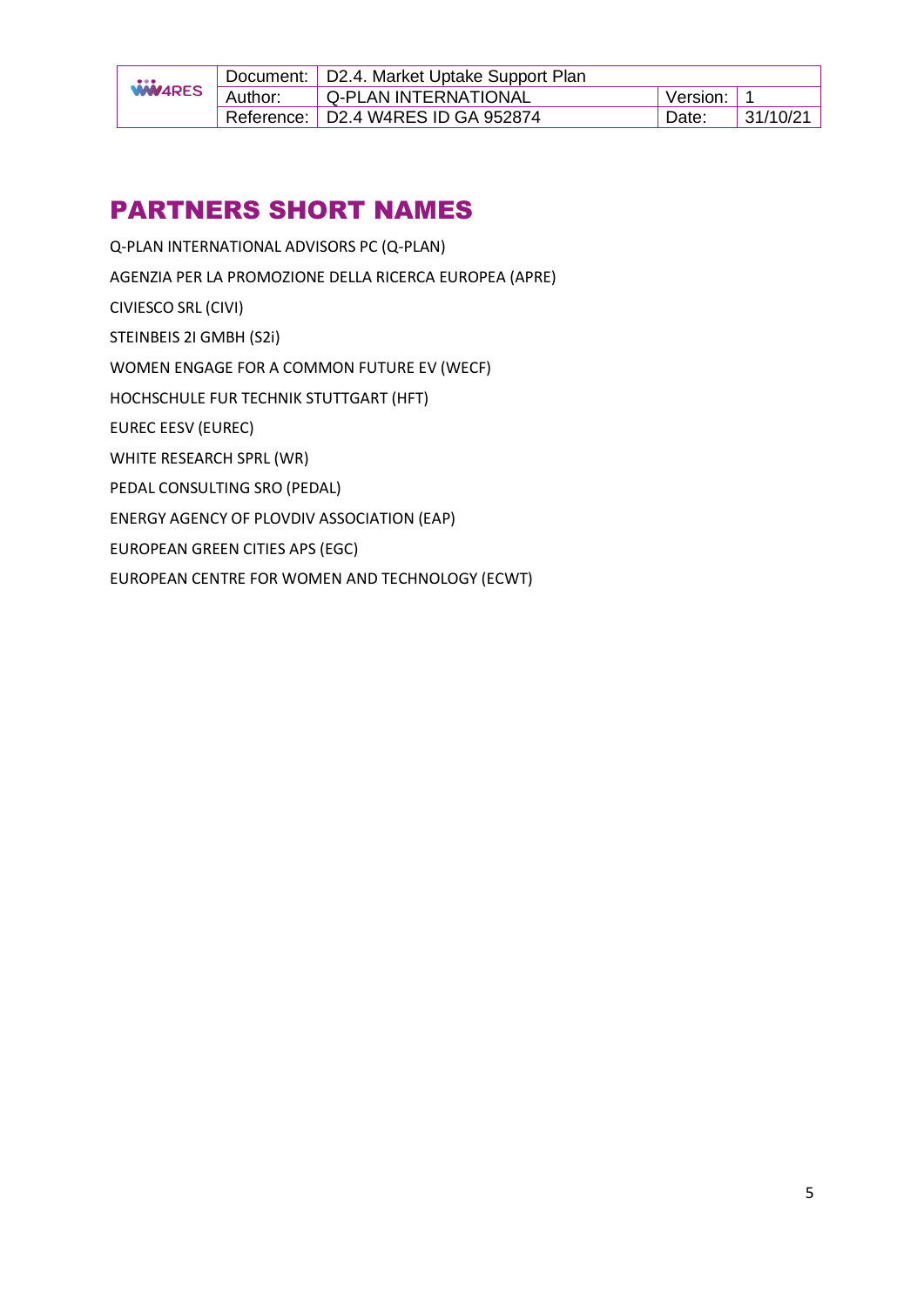| $\bullet\bullet\bullet$ |         | Document:   D2.4. Market Uptake Support Plan |            |          |
|-------------------------|---------|----------------------------------------------|------------|----------|
| <b>WW4RES</b>           | Author: | Q-PLAN INTERNATIONAL                         | Version: I |          |
|                         |         | Reference:   D2.4 W4RES ID GA 952874         | Date:      | 31/10/21 |

#### **EXECUTIVE SUMMARY**

uptake of RHC solutions through the increased involvement of women. The W4RES project aims at scaling-up the involvement of women in the market deployment and uptake of Renewable Heating and Cooling (RHC) solutions via replicable support measures tested and validated across 8 European countries (Belgium, Bulgaria, Denmark, Germany, Greece, Italy, Norway and Slovakia). The great diversity which characterizes the frameworks and specificities of local Renewable Heating and Cooling (RHC) markets across Europe requires an adaptable application of tailor-made solutions beyond uniform approaches in order to successfully supportthe deployment and

Consequently, to accommodate this challenge and to effectively respond to the disparities stemming from the cultural diversities, market specificities etc., the W4RES approach has incorporated in its methodology an iterative development of Market Uptake Support Solutions in two rounds to correspond to this great diversity with flexible support measures adapted to the circumstances and frameworks of their target market and coordinated action plans per measure. Specifically, the Market Uptake Support Measures comprise of:

- Hands-on market uptake support services
- Capacity building services
- Regional awareness raising campaigns

measures and action plan per Market Uptake Support Measure. The participants commented on our The initial formulation of the appropriate support measures was led by a well-targeted market study that allowed the evidence-based and demand-driven co-development of the measures and actions for the market uptake support. The process evolved with a Co-Creation Workshop that provided the opportunity to engage with key stakeholders of RHC in co-defining and co-design the project's findings, suggested additional topics, and proposed various approaches to our measures both in terms of content, target groups and approach.

This first version of the project's D2.3 *Market Uptake Support Measures – First Version*, outlines the measures and the material required for their deployment as these were conceptualised, validated and formulated in our co-creation activities and identified through the consortium available resources and experience. This report D2.4 Market Uptake Support Plan – First Version outlines the operational plan and the deployment strategy per Support Measure (Hand-on market uptake support services, Capacity building services and regional awareness raising campaigns) and includes:

- a. measure description,
- b. deployment activities and targets,
- c. partners' responsibilities,
- d. action plan to facilitate the successful implementation of the measures.

An updated and final version of D2.4 will be produced in M24 to guide the deployment of the project's market uptake support measures in real life setting. The report will incorporate the lessons learnt from the first round of deployment and finetune the operational plan and deployment strategy of the measures.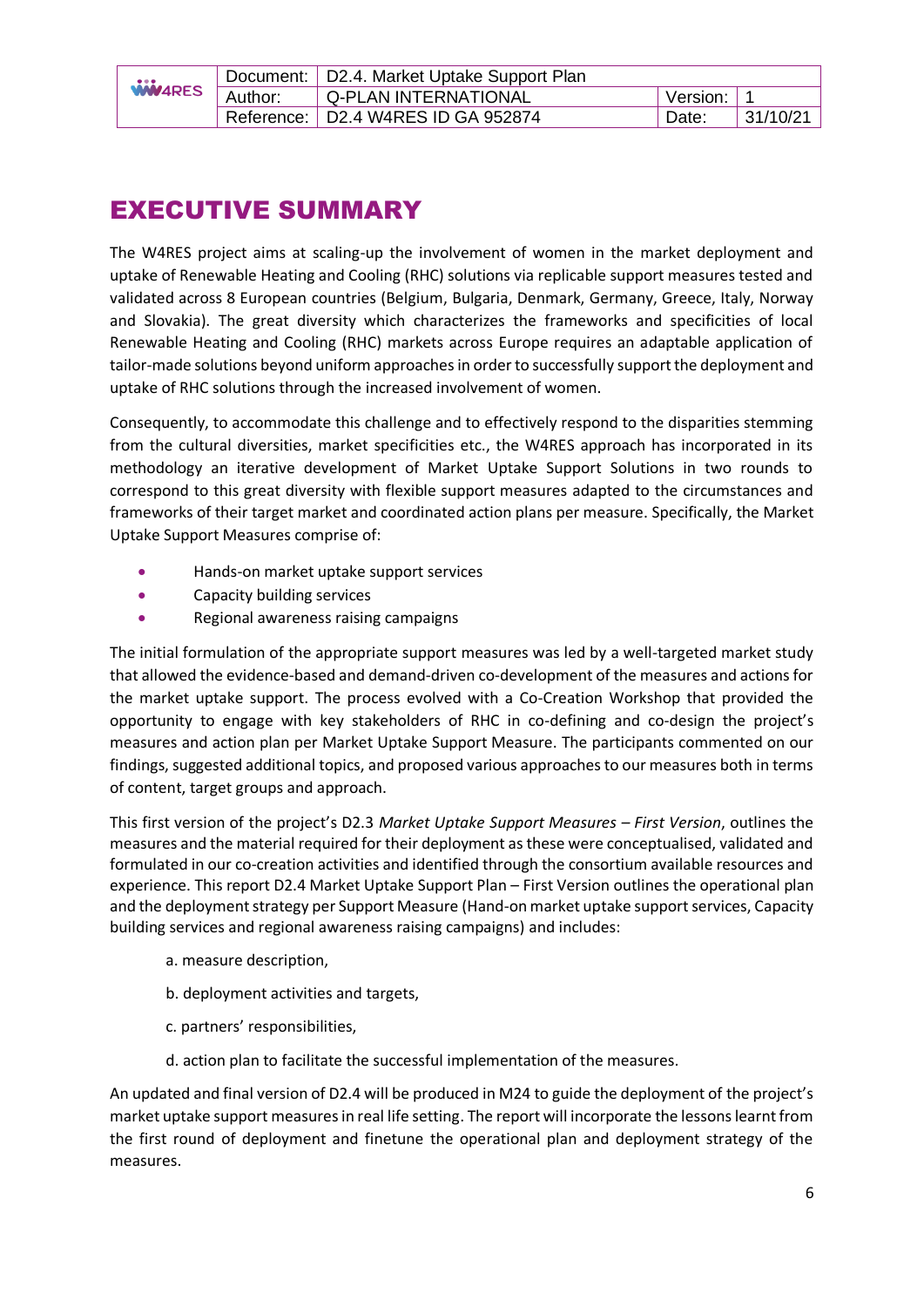| $\bullet\bullet\bullet$ |         | Document:   D2.4. Market Uptake Support Plan |            |          |
|-------------------------|---------|----------------------------------------------|------------|----------|
| <b>WW4RES</b>           | Author: | <b>Q-PLAN INTERNATIONAL</b>                  | Version: I |          |
|                         |         | Reference:   D2.4 W4RES ID GA 952874         | Date:      | 31/10/21 |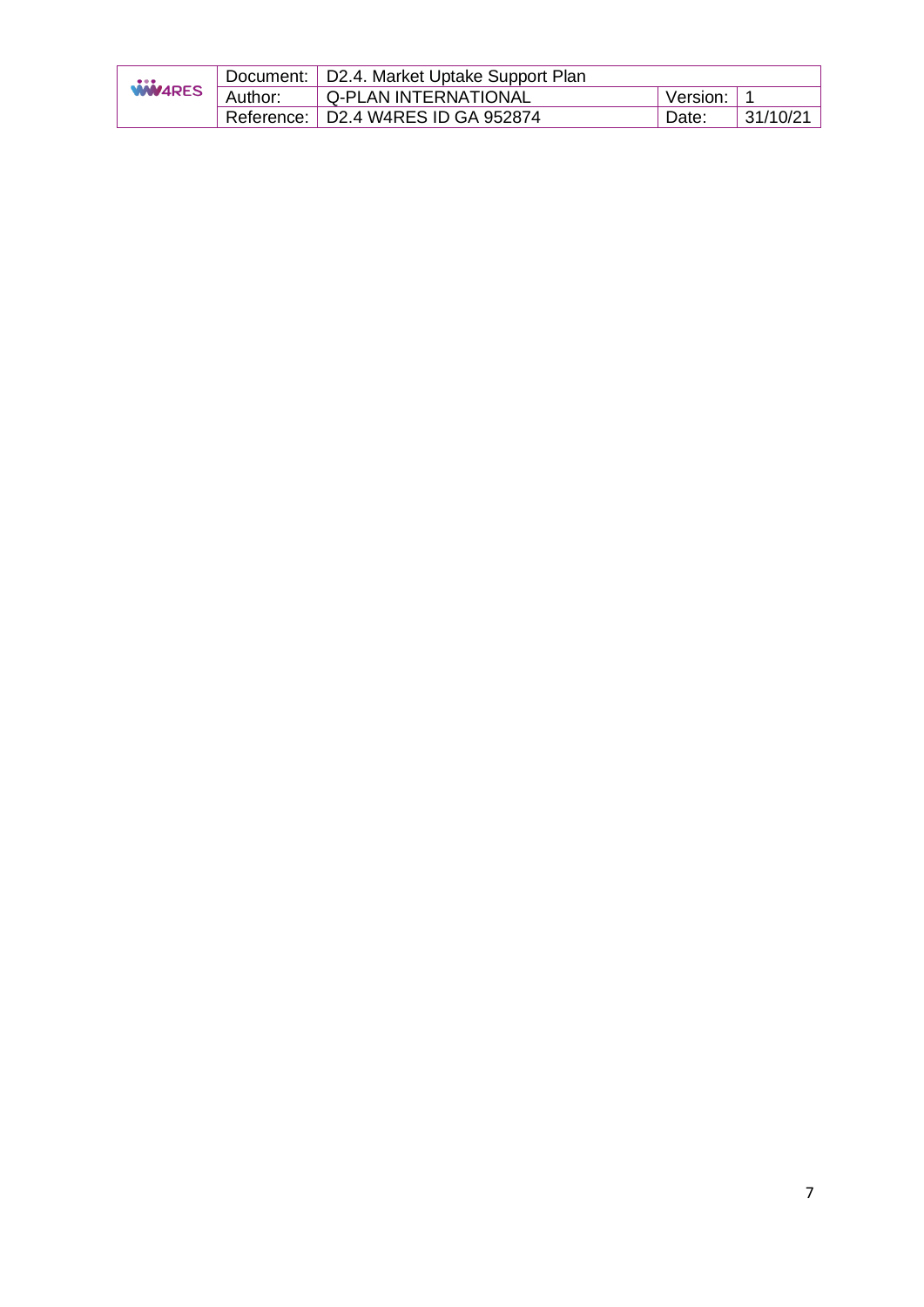| $\bullet\bullet\bullet$ |         | Document:   D2.4. Market Uptake Support Plan |            |          |
|-------------------------|---------|----------------------------------------------|------------|----------|
| <b>WW4RES</b>           | Author: | <b>Q-PLAN INTERNATIONAL</b>                  | Version: I |          |
|                         |         | Reference:   D2.4 W4RES ID GA 952874         | Date:      | 31/10/21 |

### **TABLE OF CONTENTS**

| 1.1 |  |
|-----|--|
| 1.2 |  |
|     |  |
| 2.1 |  |
| 2.2 |  |
| 2.3 |  |
| 2.4 |  |
|     |  |
| 3.1 |  |
| 3.2 |  |
| 3.3 |  |
| 3.4 |  |
|     |  |
| 4.1 |  |
| 4.2 |  |
| 4.3 |  |
| 4.4 |  |
|     |  |
|     |  |
|     |  |

## **TABLE OF FIGURES AND TABLE**

| Table 2: Deployment activities and targets of the capacity building programmes21 |
|----------------------------------------------------------------------------------|
| Table 3: Deployment activities and targets of awareness raising campaigns26      |
|                                                                                  |
|                                                                                  |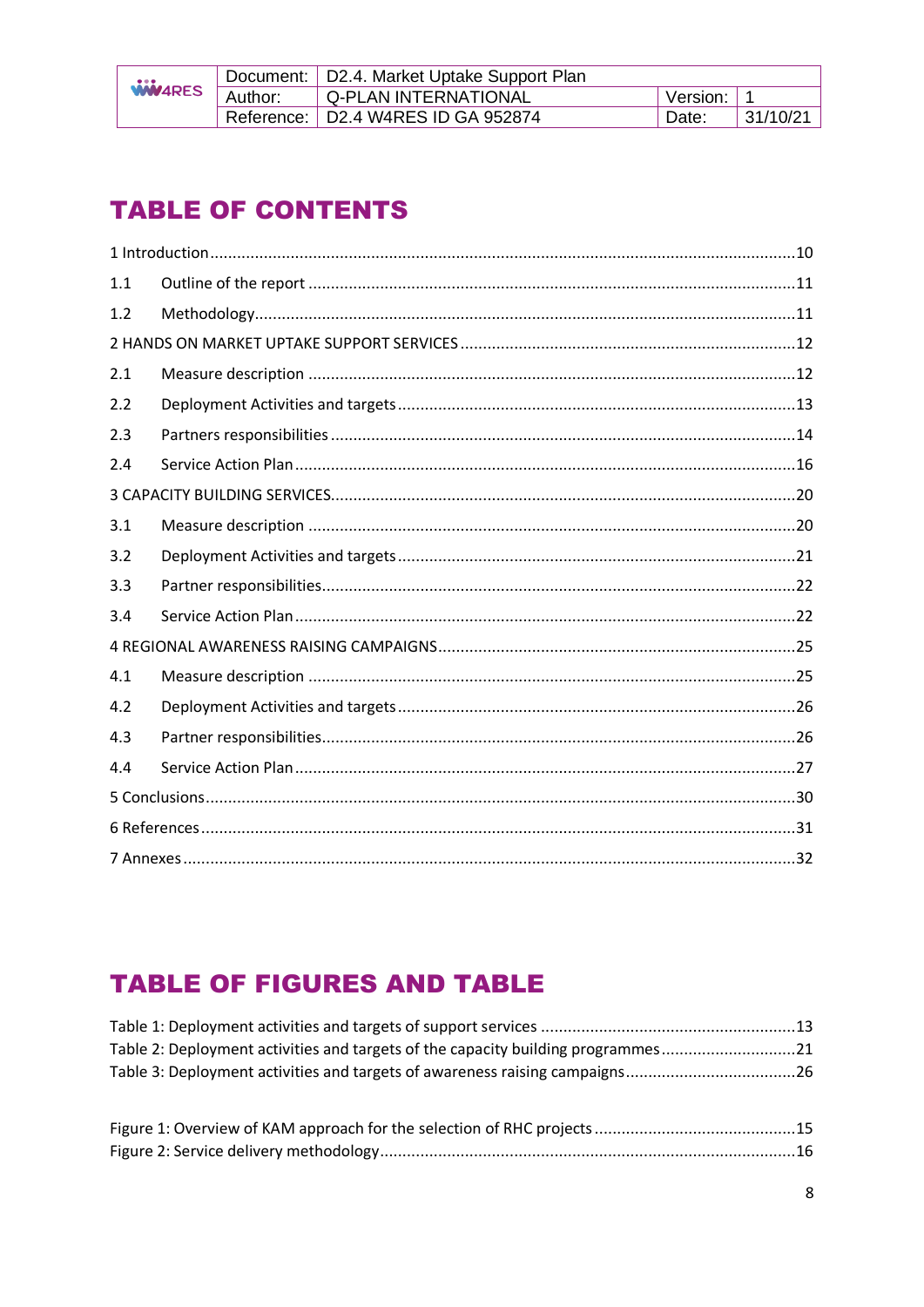| <b>WW4RES</b> |         | Document:   D2.4. Market Uptake Support Plan |          |          |
|---------------|---------|----------------------------------------------|----------|----------|
|               | Author: | Q-PLAN INTERNATIONAL                         | Version: |          |
|               |         | Reference:   D2.4 W4RES ID GA 952874         | Date:    | 31/10/21 |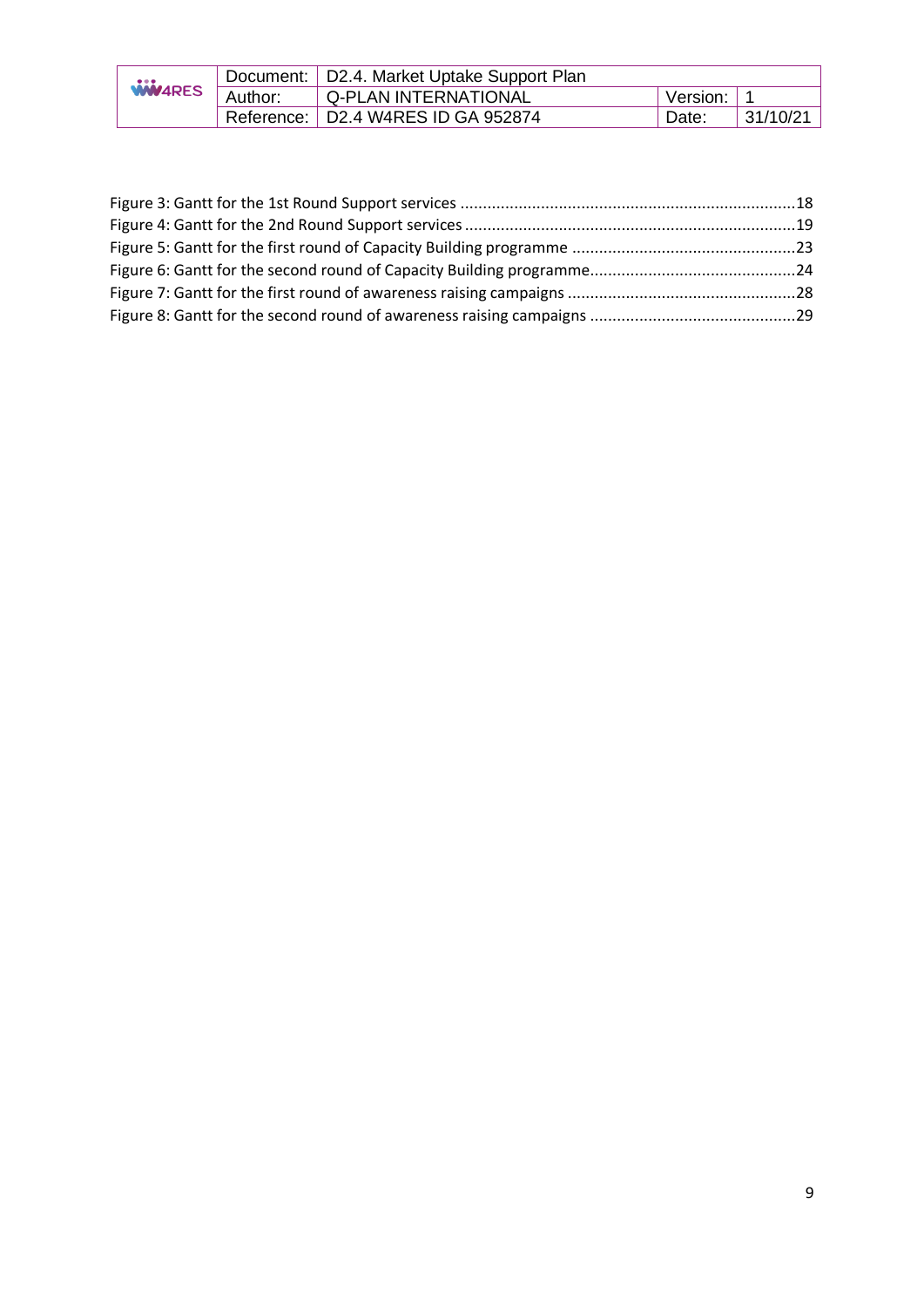| $\bullet\bullet\bullet$ |         | Document:   D2.4. Market Uptake Support Plan |            |          |
|-------------------------|---------|----------------------------------------------|------------|----------|
| <b>WW4RES</b>           | Author: | Q-PLAN INTERNATIONAL                         | Version: I |          |
|                         |         | Reference:   D2.4 W4RES ID GA 952874         | Date:      | 31/10/21 |

### <span id="page-9-0"></span>**1 INTRODUCTION**

The W4RES project aims at scaling-up the involvement of women in the market deployment and uptake of Renewable Heating and Cooling (RHC) solutions via replicable support measures tested and validated across 8 European countries, namely Belgium, Bulgaria, Denmark, Germany Greece, Italy, Norway, and Slovakia. The basic project concept stems from the recognition that women hold great promise as agents of change, supporting a faster progress towards the climate and energy targets for 2030.

R There are no easy solutions with universal application when it comes to supporting the market uptake of RES in Heating and Cooling, especially in correlation with the level of female involvement. The wide divergence of regional RHC markets, their different socioeconomic environments and the cultural backgrounds demand a thorough investigation to allow the development of appropriate solutions for RHC that can be deployed locally in markets that are fragmented and diverse. This great range calls for flexible support measures adapted to the circumstances and frameworks of their target market.

needs, perceptions and challenges of Renewable Heating and Cooling (RHC) of diverse market actors The W4RES project to ensure achieving this goal proceeded with the identification and analysis of the and stakeholders across the 8 regions. Task 1.2 provided a fundamental contribution to the set up and preparation phase of the project and improved our knowledge of framework conditions acting as barriers or enablers of RHC market uptake. Notably, this analysis was carried out adopting a gendered lens and producing gender-disaggregated data to investigate the role of women with regards to the uptake of RHC.

competed in March 2021, accounted for the perceptions of all key actors in the targeted regional RHC The report D1.2 Needs, perceptions and challenges in the RHC landscape: Evidence from 8 regions, markets, and the analysis spanned across representatives from all groups of the quadruple helix: businesses, academia, authorities as well as civil society. This report provides the basis for the support measures co-creation process that ensued. As it was originally planned the development process aims at including RHC stakeholders as co-creators, with a view to improve the measures iteratively further during the project.

The next step in preparation of the Support Measures was the Co-Creation Workshop (CCWS) that took place on April 27th, 2021, engaging selected representatives from the project consortium, members of the W4RES Advisory Board, as well as several external experts in the Renewable Heating & Cooling European and International sector. The objective of the Co-creation workshop was to present the W4RES project to the participants and show the results of the project from the first phase of W4RES. During the main session of the CCWS key stakeholders were engaged in co-defining the project's measures for supporting women's leading role in accelerating RHC market uptake and to validate the initial insights from D1.2 as they were formulated by the relevant partners in support measures.

Building upon the information collected and the interactive process of the CCWS, the partners under the coordination of the Task Leader developed and shaped the support measures for the uptake of RHC solutions to the actual profiles of final users and the measures to better adapt W4RES support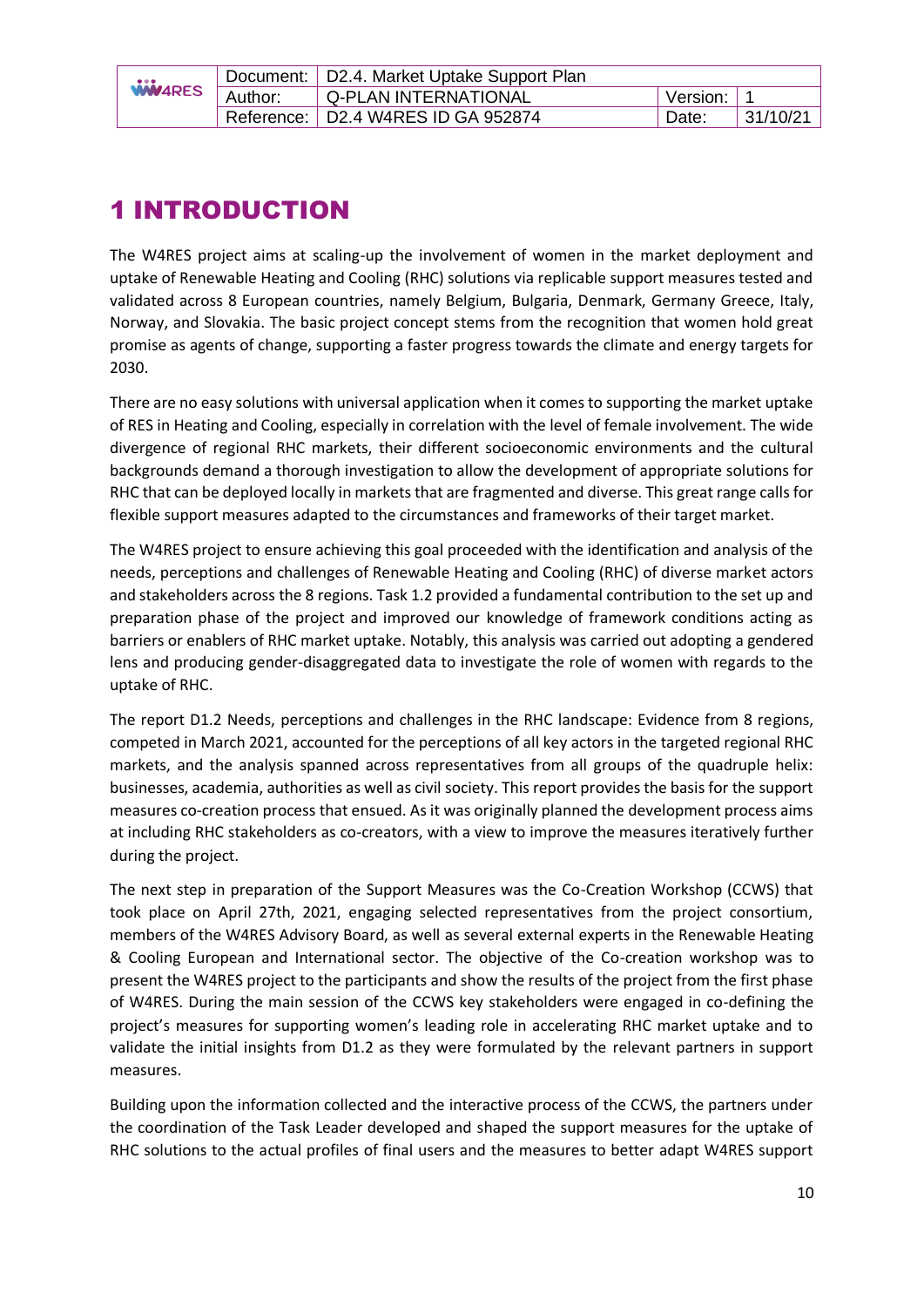| $\bullet\bullet\bullet$ |         | Document:   D2.4. Market Uptake Support Plan |            |          |
|-------------------------|---------|----------------------------------------------|------------|----------|
| <b>WW4RES</b>           | Author: | <sup>1</sup> Q-PLAN INTERNATIONAL            | Version: I |          |
|                         |         | Reference:   D2.4 W4RES ID GA 952874         | Date:      | 31/10/21 |

measures and natitive the mach aptains of thre minimitive cased invertentent of women to this end.<br>3 measures developed (Hands-on market uptake support services, Capacity building services and measures and facilitate the wider uptake of RHC with an increased involvement of women. To this end regional awareness raising campaigns). Their operational plan and deployment strategy towards the successful delivery of each measure is described in this report.

### <span id="page-10-0"></span>1.1Outline of the report

work in the deployment of the Market Uptake Support Measures Plan. The introduction of the report presented the conceptual approach, the previous steps and background

- Part 1 of the report presents the operational Plan and deployment strategy for the delivery of the Hands-on market uptake support services; Market research, business planning, finance support, technical support, mentoring and networking, it also explains the operational activities of the regional hubs, the respective partner and the project team as well as the implementation timeline.
- the seminars and webinars. • Part 2 presents the operational plan and deployment strategy for the Capacity Building Services, and incudes the training objectives, curriculum concepts and key training topics of
- Part 3 presents the operational plan and deployment strategy for the Regional Awareness Raising Campaigns. (The messages, channels, target audiences and timeframe of the online and offline campaigns per region will be defined by APRE, with the support of all partners, based on the specific barriers (limited consumer acceptance, information gaps, etc.) that each campaign is set on addressing.
- or the su<br>provided. • In the last part, conclusions are drawn and a description of the next steps for the provision of the support services as well as the deployment of support actions over 2 rounds is

### <span id="page-10-1"></span>1.2Methodology

The Task Leader (Q-PLAN) coordinated the development process in close cooperation with the participating partners that were responsible for the formulation of the relevant parts.

Specifically:

- Hands-on market uptake support services: their description, deployment activities, partners' responsibilities and operational (action) plan was defined by S2i.
- Capacity building services: their description, deployment activities, partners' responsibilities and operational (action) plan were defined and developed by WECF with support from ECWT.
- Regional awareness raising campaigns: their description, deployment activities, partners' responsibilities and operational (action) plan were defined by APRE.

The Task Leader defined together with the principal participants (S2i, WECF and APRE) the basic requirements for each component of the Market Uptake Support Plan and created templates to be used to outline the equivalent service per involved partner. This process included virtual meetings to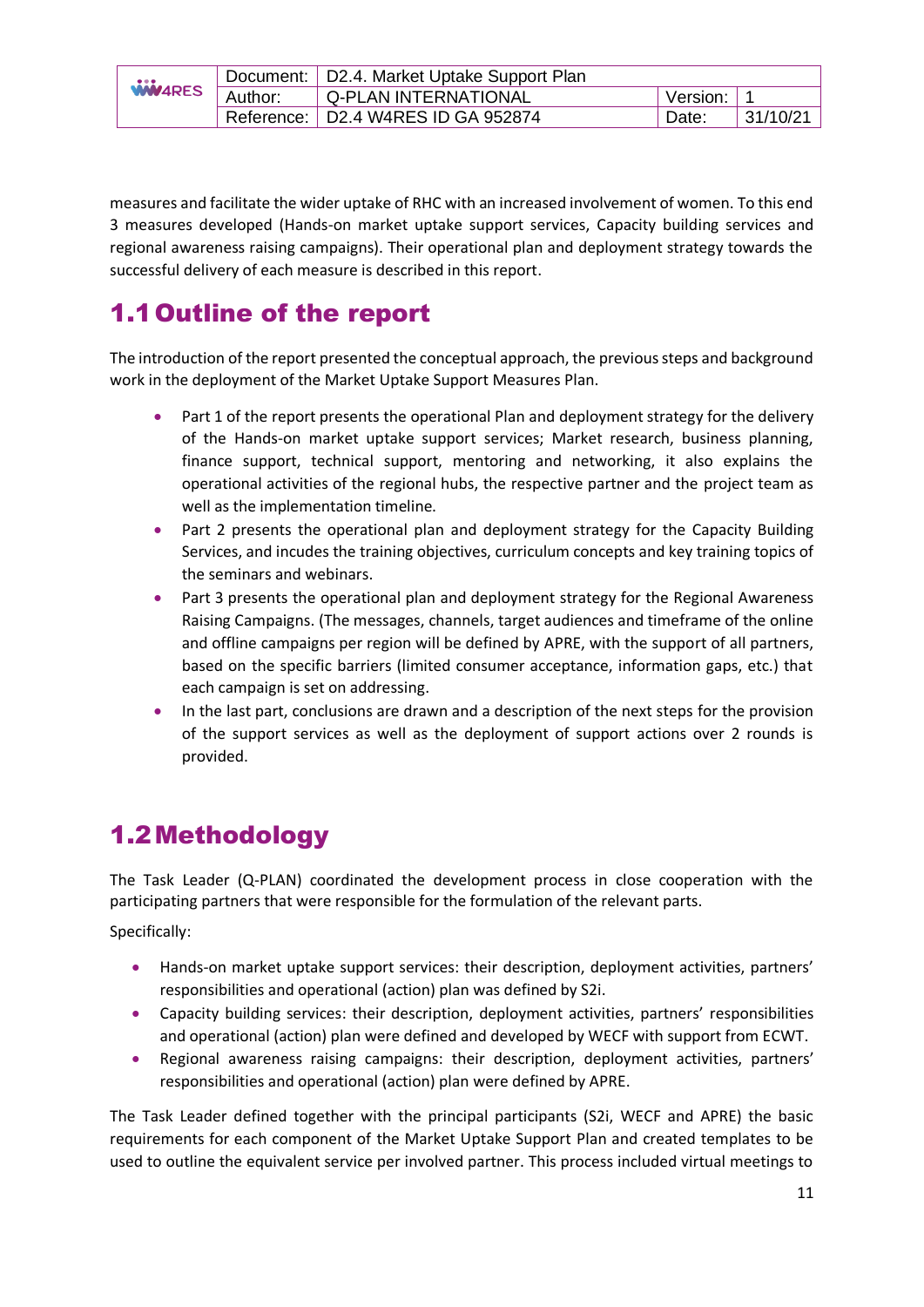| $\bullet\bullet\bullet$ |         | Document:   D2.4. Market Uptake Support Plan |            |          |
|-------------------------|---------|----------------------------------------------|------------|----------|
| <b>WW4RES</b>           | Author: | <b>Q-PLAN INTERNATIONAL</b>                  | Version: I |          |
|                         |         | Reference:   D2.4 W4RES ID GA 952874         | Date:      | 31/10/21 |

alseass the content and discuss the content and the requirements and provide possible explanations and guidance to the

This previous version of the project's Market Uptake Support Measures (D2.3) outlined the measures and the material required for their deployment. This report is complemented with the Market Support Uptake Support Plan (D2.4), which employs the operational plan along with the deployment strategy for the successful delivery and implementation of each service. The report includes per Support Measure:

- a) measure description,
- b) deployment activities and targets,
- c) partners' responsibilities and
- d) action plan.

#### <span id="page-11-0"></span>2 HANDS ON MARKET UPTAKE SUPPORT SERVICES

Support services will be comprised of both business, innovation and technical support services for enhancing the market uptake of RHC. These services build upon already established successful services and well-tested methodologies and tools ensuring that they can be delivered cost-effectively and efficiently, while also meeting the expectations of the market.

RHC solutions through gender mainstreaming. Moreover, through the KAM approach our services will be adjusted to the needs of women driving RES solutions in heating and cooling building on preparation phase outcomes and target to infuse supported projects with a gender-responsive approach to the introduction and deployment of their

#### <span id="page-11-1"></span>2.1Measure description

This section explains the market uptake support services that will be offered in order to support and increase the involvement of women in the RHC sector as well as RHC uptake to the energy market. Along these lines, our preliminary technical and business service portfolio is concisely outlined below.

The technical support services to be provided to each project will depend on the particularities of each one (e.g. stage of development, RES technologies deployed, target deployment site, etc.) drawing from a pool of services offered thanks to the competencies of our consortium partners:

- RHC project concept technical design and development,
- feasibility studies including modelling energy demand and regional RES supply potential,
- energy audits and performance certifications,
- energy and environmental analyses including assessment of CO2-emissions,
- technical support and advice for pilot project implementation and monitoring.

The business and innovation support services comprise of: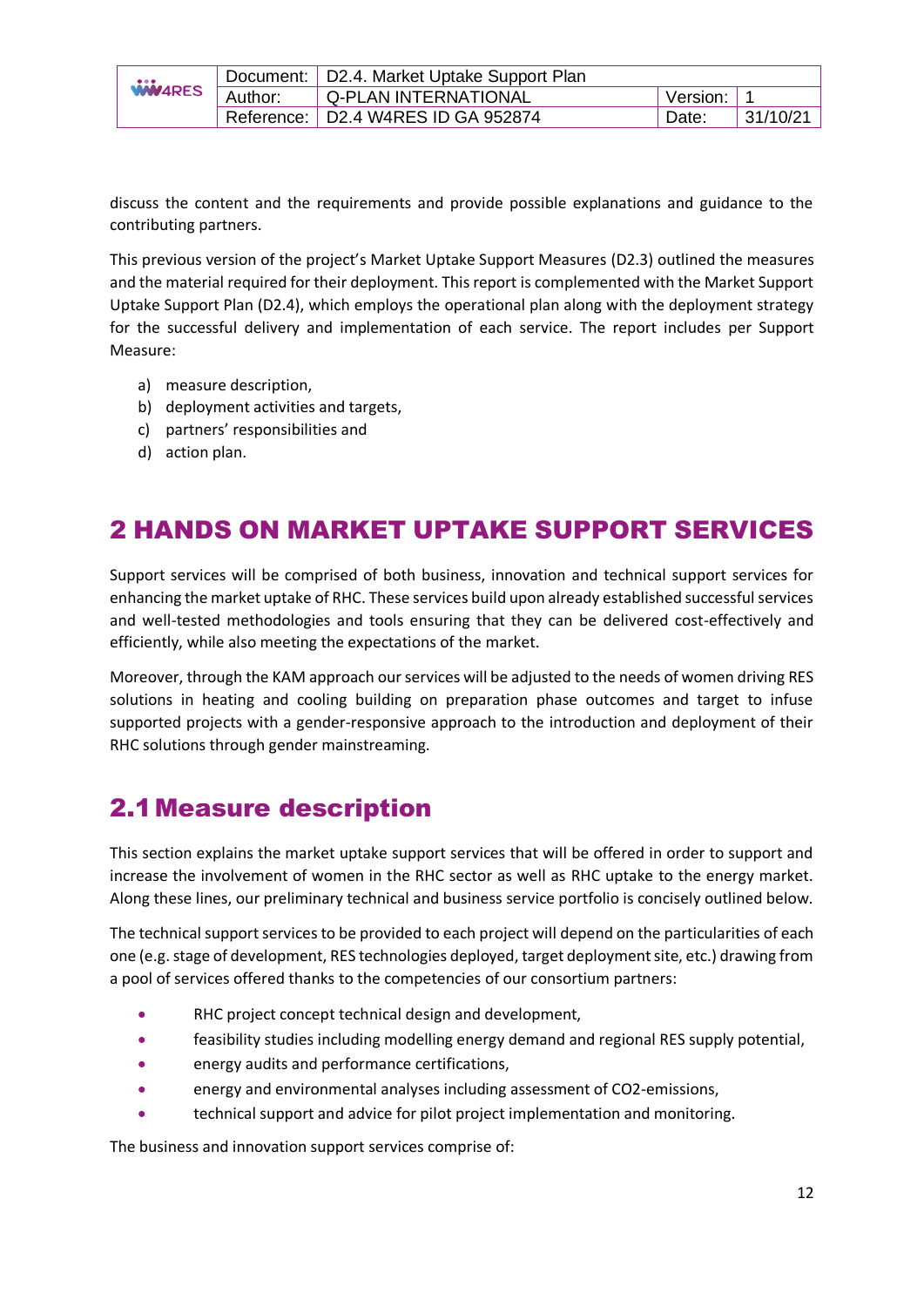|               |         | Document:   D2.4. Market Uptake Support Plan |             |          |
|---------------|---------|----------------------------------------------|-------------|----------|
| <b>WW4RES</b> | Author: | <b>Q-PLAN INTERNATIONAL</b>                  | Version: 11 |          |
|               |         | Reference:   D2.4 W4RES ID GA 952874         | Date:       | 31/10/21 |

- $\frac{C}{2}$ • Market research, so that the feasibility of the business idea is checked, through a tailored to the needs of the project investigation and with the goal to find an alignment between the initial business idea and the market needs. The organized effort of gathering information about target markets and customers, is a very important component of business strategy and a major factor in maintaining competitiveness.
- Business planning support, for the strategic goals of the project, as well as the methodology for them to be achieved, to be identified and a clear plan to be developed. The development of a sustainable business model is also a support service that will be offered.
- Access to finance support, by identifying unique funding opportunities based on the particularities of each project and supporting them in applying. Preparing the awardees of the call for pitching events will also give them the opportunity to find investment.
- Networking opportunities, by assisting the awardees of the W4RES calls to find partners for cooperation. The W4RES partners are involved in a large number of networks, associations and partnerships both European and regional and they will accompany their clients -in this case, the W4RES calls awardees- in finding and benefiting from valuable partnerships.
- Mentoring, in the form of mentoring programs and schemes, specifically designed for women's entrepreneurship empowerment in the RHC sector.

Each measure contains a list of services as defined in D2.3 and can be seen in the Annex I

#### <span id="page-12-0"></span>2.2Deployment Activities and targets

a market in which women potential has not received much attention, it is safe to say that the market Given that the RHC market constitutes a major consumer, still largely fossil-based and at the same time uptake support measures offered by W4RES are urgently needed. In the Table 1 below, the relation between some of the W4RES market uptake support measures and W4RES KPIs is presented.

<span id="page-12-1"></span>

| <b>Activities</b>                               | <b>Targets</b>                              |
|-------------------------------------------------|---------------------------------------------|
| Business planning services, with the use of     | Decrease of project development time >20%   |
| sustainable model innovation tools, well        | for at least one supported project and >10% |
| suited for RHC projects, to avoid pitfalls and  | on average across all supported projects    |
| accelerate the development process. The         |                                             |
| technical support services will also contribute |                                             |
| to the decrease of the project development      |                                             |
| time, with the use of simulation tools and      |                                             |
| impact assessments for the development of       |                                             |
| feasible business models.                       |                                             |
| Through the W4RES technical support             | Reduction of required project development   |
| services, the supported projects will be        | effort >10% for at least one supported      |
| provided with well tested tools, valuable       |                                             |

*Table 1: Deployment activities and targets of support services*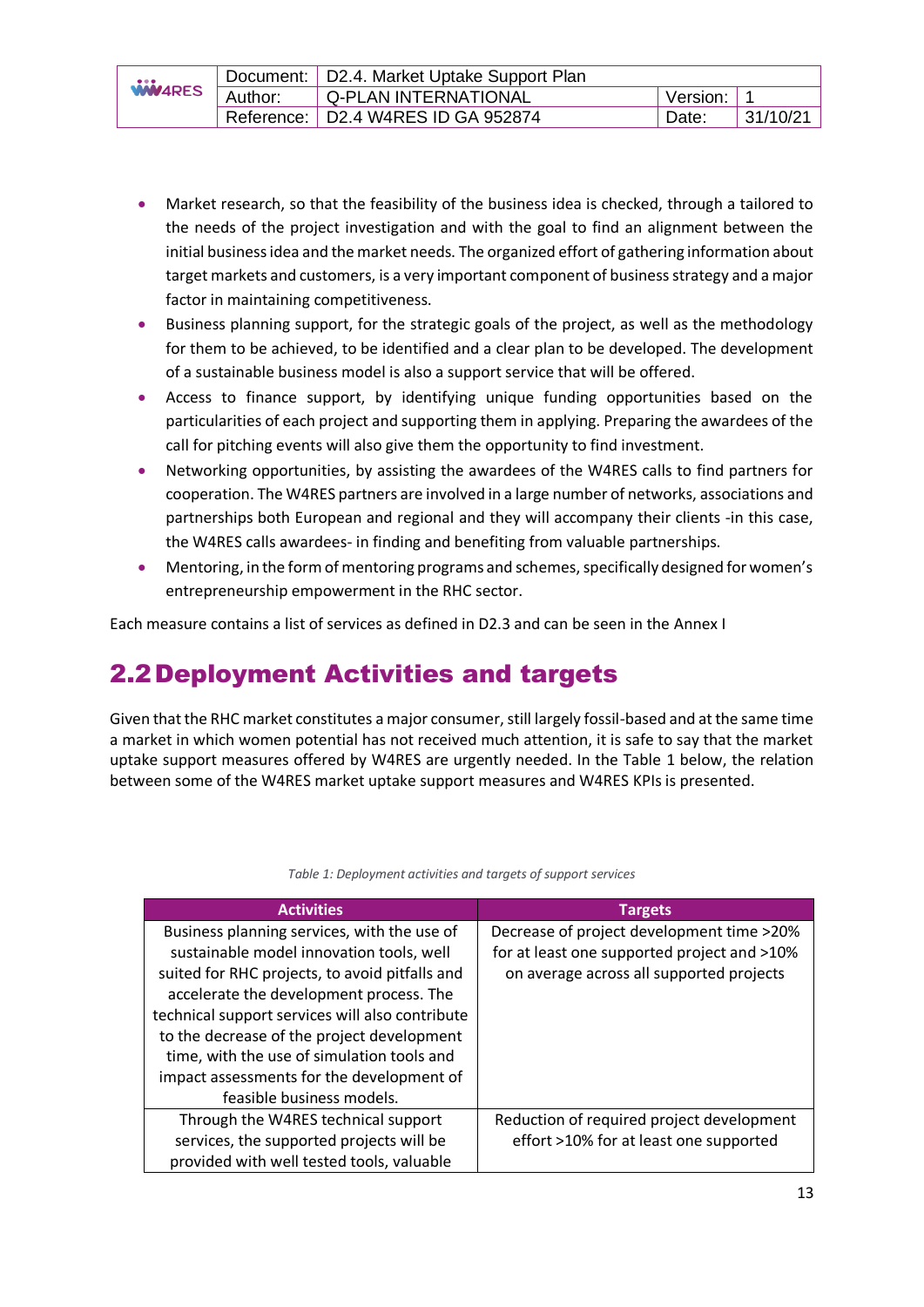| $\bullet\bullet\bullet$ |         | Document:   D2.4. Market Uptake Support Plan |            |          |
|-------------------------|---------|----------------------------------------------|------------|----------|
| <b>WW4RES</b>           | Author: | Q-PLAN INTERNATIONAL                         | Version: I |          |
|                         |         | Reference:   D2.4 W4RES ID GA 952874         | Date:      | 31/10/21 |

| advice, feedback from professionals and<br>industry know-how. The access to key<br>networks will also constitute a valuable | project and >5% on average across all<br>supported projects |
|-----------------------------------------------------------------------------------------------------------------------------|-------------------------------------------------------------|
| activity.                                                                                                                   |                                                             |
| Market research activities to increase public                                                                               | Contribution of >300 stakeholders from the                  |
| engagement in the development process and                                                                                   | general public to the development of the                    |
| gain consumer insights                                                                                                      | supported projects                                          |

#### <span id="page-13-0"></span>2.3Partners responsibilities

business needs on the other hand and the definition of the support to be provided, will be performed The identification of the projects' technical needs and the definition of the respective support to be provided will be performed by HFT with the help of the Hub Managers of each region. If these needs cannot be effectively addressed with the expertise and service portfolio of HFT, CIVI, HFT, EAP and/or EGC, the projects will be connected with suitable technology suppliers, technical consultants or professionals outside of our consortium via our networking services. The identification of the projects' by S2i with the help of the Hub Managers of each region. S2i and HFT have also developed a Self-Assessment Tool (SAT) in a form of a questionnaire that the awardees of the W4RES calls will have to answer, and the results will assist in effectively matching the projects needs with the services to be offered.

specific needs and define the blend of services that could best meet them. Based on the outcomes of Services will be provided with the help of KAM responsible for contacting and onboarding selected projects. The process will begin with a meeting (physical or digital) between the Hub Manager and the project representative -after the project representative has completed the SAT-, to analyze their the needs analysis, the Hub Manager will match the project with the suitable consortium expert(s) who will be then in charge of providing the required service(s), based on a tailored Service Action Plan (including KPIs and a time plan) co-defined with the project representative. All services to be provided will be underpinned by gender mainstreaming principles and gender audits will be offered by WECF when deemed necessary.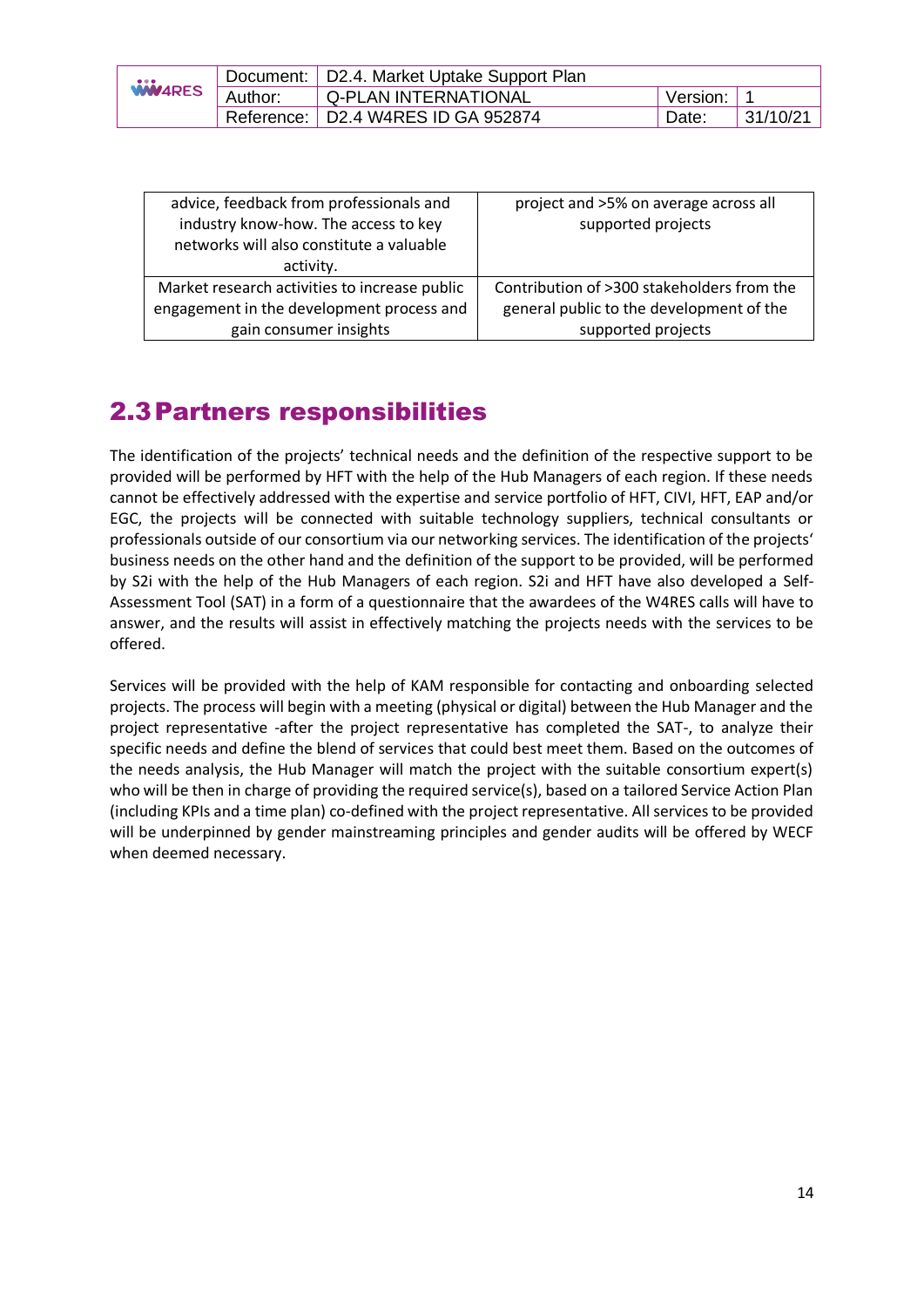| <b>WW4RES</b> |         | Document:   D2.4. Market Uptake Support Plan |          |          |
|---------------|---------|----------------------------------------------|----------|----------|
|               | Author: | <b>Q-PLAN INTERNATIONAL</b>                  | Version: |          |
|               |         | Reference:   D2.4 W4RES ID GA 952874         | Date:    | 31/10/21 |

*Figure 1: Overview of KAM approach for the selection of RHC projects*



For the needs of the mentoring service, a pool of mentors with sector-specific backgrounds in renewable energy, consisting of women energy experts and business leaders will be created and matched with aspiring women entrepreneurs and professionals. The mentoring service will be set on promoting knowledge and skills transfer and providing personalized support and guidance (e.g. on business models, design of economic and financial viable projects, funding and financing schemes, career advancement, etc.) either face-to-face (in seminars or other W4RES events) or via digital means (i.e. web-conferencing apps). The synthesis and composition of the pool of experts, the invitation process as well as the mentors' role will be defined by S2i in collaboration with WECF and ECWT. The methodology can be found in the Figure below.

Within the framework of D1.2 Needs, perceptions and challenges in the RHC landscape: Evidence from 8 regions an initial selection of information has provided significant insights regarding the preferred services by the stakeholders (See Annex I). This process will be further enriched by the results of the Co-Creation Workshop in M6 April 2021.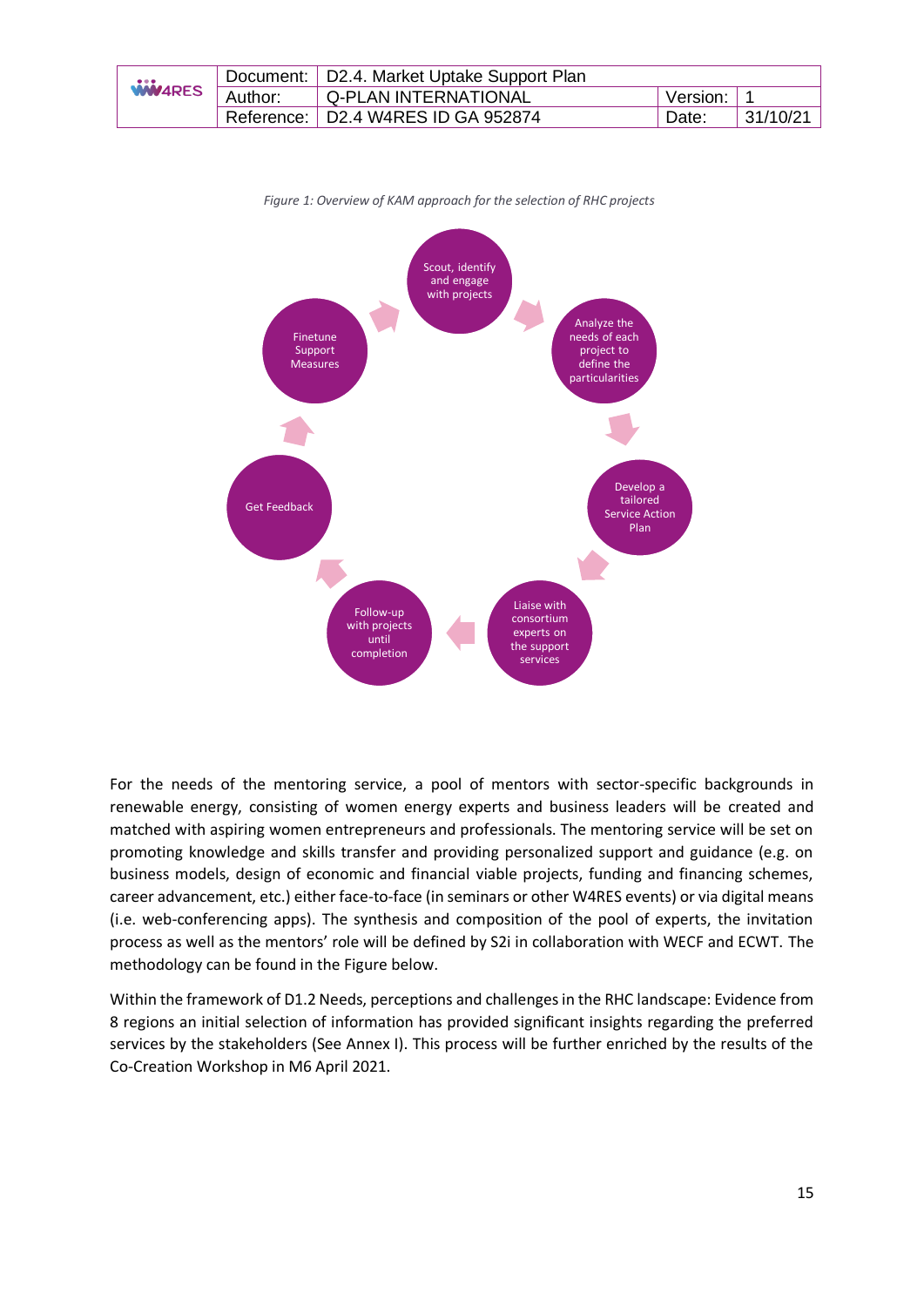| $\bullet\bullet\bullet$ |         | Document:   D2.4. Market Uptake Support Plan |          |          |
|-------------------------|---------|----------------------------------------------|----------|----------|
| <b>WW4RES</b>           | Author: | Q-PLAN INTERNATIONAL                         | Version: |          |
|                         |         | Reference:   D2.4 W4RES ID GA 952874         | Date:    | 31/10/21 |

*Figure 2: Service delivery methodology*

<span id="page-15-1"></span>

#### <span id="page-15-0"></span>**2.4 Service Action Plan**

criteria, against which the projects would have to be assessed. To find suitable projects to be supported with the services offered by the W4RES partners, the partners had to first scout and engage their regions. This means that in the preparation phase, the partners had to contact their networks, identify organizations in their regions that could disseminate the W4RES calls and develop their own strategy to in the end find projects that could benefit from the W4RES market uptake support measures. During the preparatory phase the partners also concluded on the

The W4RES calls were launched -2 calls in the first round as presented in the GANTT diagram that follows-, the partners disseminated the calls in their social media and used material prepared by S2i to contact organisations or specific projects and welcome them to participate in them. During the application phase, that for the first round ended on the  $30<sup>th</sup>$  of September, the partners did not stop trying to engage relevant projects and also assisting them in the application process. The Hub Managers were always available to answer questions coming from potential applicants.

After the 30<sup>th</sup> of September the partners began with the evaluation of the projects, using a selection matrix developed by S2i. The projects were rated based on the following criteria: level of innovation, level of women engagement, environmental and technological sustainability, maturity of business case and other impacts that they might address, different from the environmental one. After the completion of the evaluation phase, the top projects were selected and contacted to be informed about their success.

What comes next, is the exchange between the project representatives and the Hub Managers. As also mentioned in 2.3, the awardees must accept their place by filling out a questionnaire, the SAT. Their answers have to be analyzed by the Hub Managers and then they need to meet and discuss their individual needs. The Hub Managers are responsible to identify which services from the W4RES service catalogue would be of value for each project and together with S2i to develop a Service Action Plan,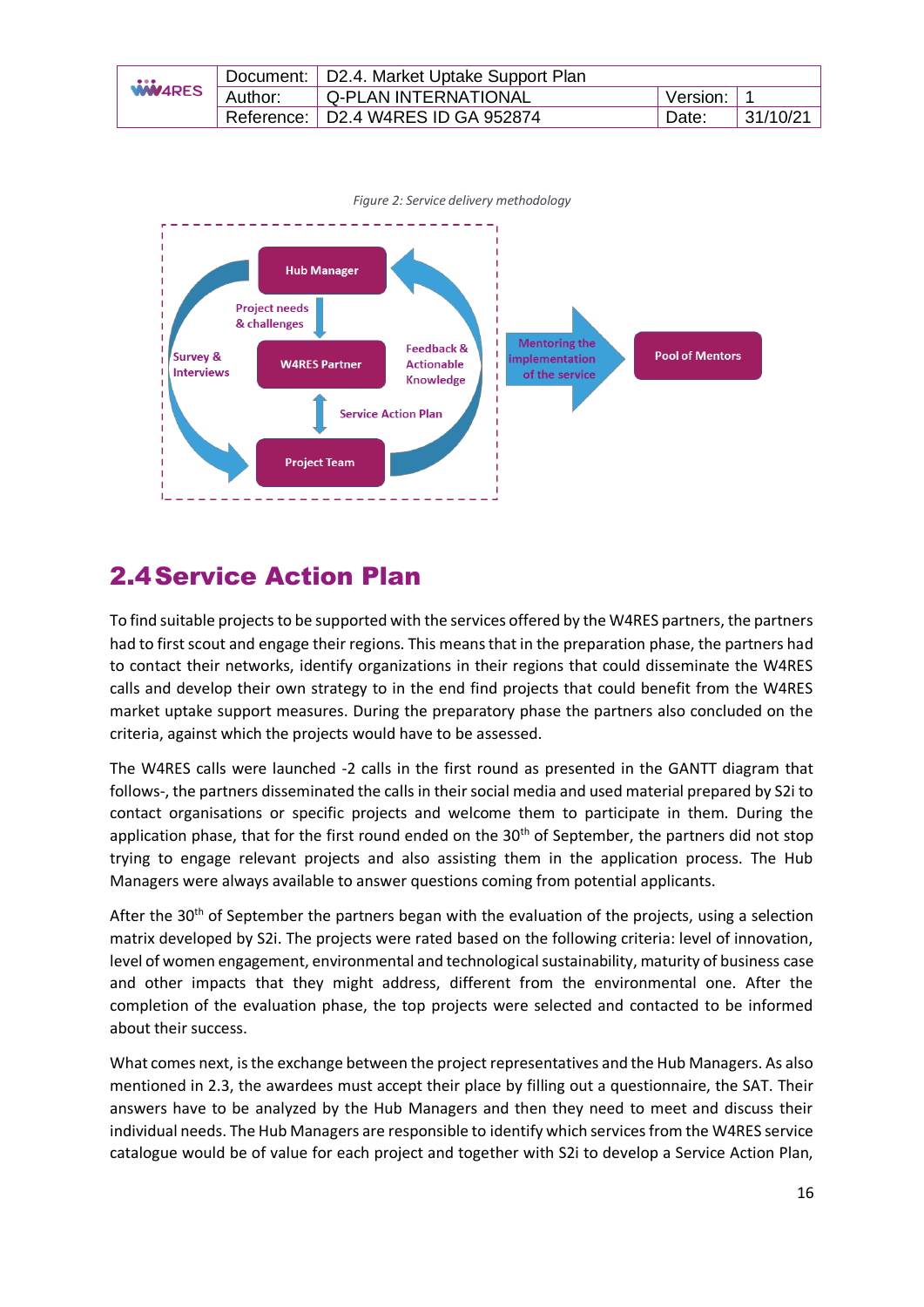| $\bullet\bullet\bullet$ |         | Document:   D2.4. Market Uptake Support Plan |            |          |
|-------------------------|---------|----------------------------------------------|------------|----------|
| <b>WW4RES</b>           | Author: | <b>Q-PLAN INTERNATIONAL</b>                  | Version: I |          |
|                         |         | Reference:   D2.4 W4RES ID GA 952874         | Date:      | 31/10/21 |

References in the direct and the timeline will be developed together with the partners offering the deployment of services period.<br> with clear KPIs and targets and a timeline. The Service Action Plan needs to address the individual services, taking into consideration how many hours each service would last, and which sequence of services would make sense for each individual project. The KPIs and targets need to be clear and aiming at helping the consortium gain the evidence that the W4RES support measures objectives were met. What follows of course, is the actual offering of the services. It is important to be mentioned that the SAT will assist the consortium in identifying whether the support measures were adapted and reapplied by the project representatives, since they will have to answer its questions again after the

The exact process and activities of the second round, will be identified after the services according to the Service Action Plan of each project are offered. The partners, based on their experience from the first round, they will develop a new, upgraded plan. These activities will be reported with the D2.7 Market Uptake Support Plan – final version.

In the Figure 3 and Figure 4 below, a GANTT diagram of the activities mentioned above is presented.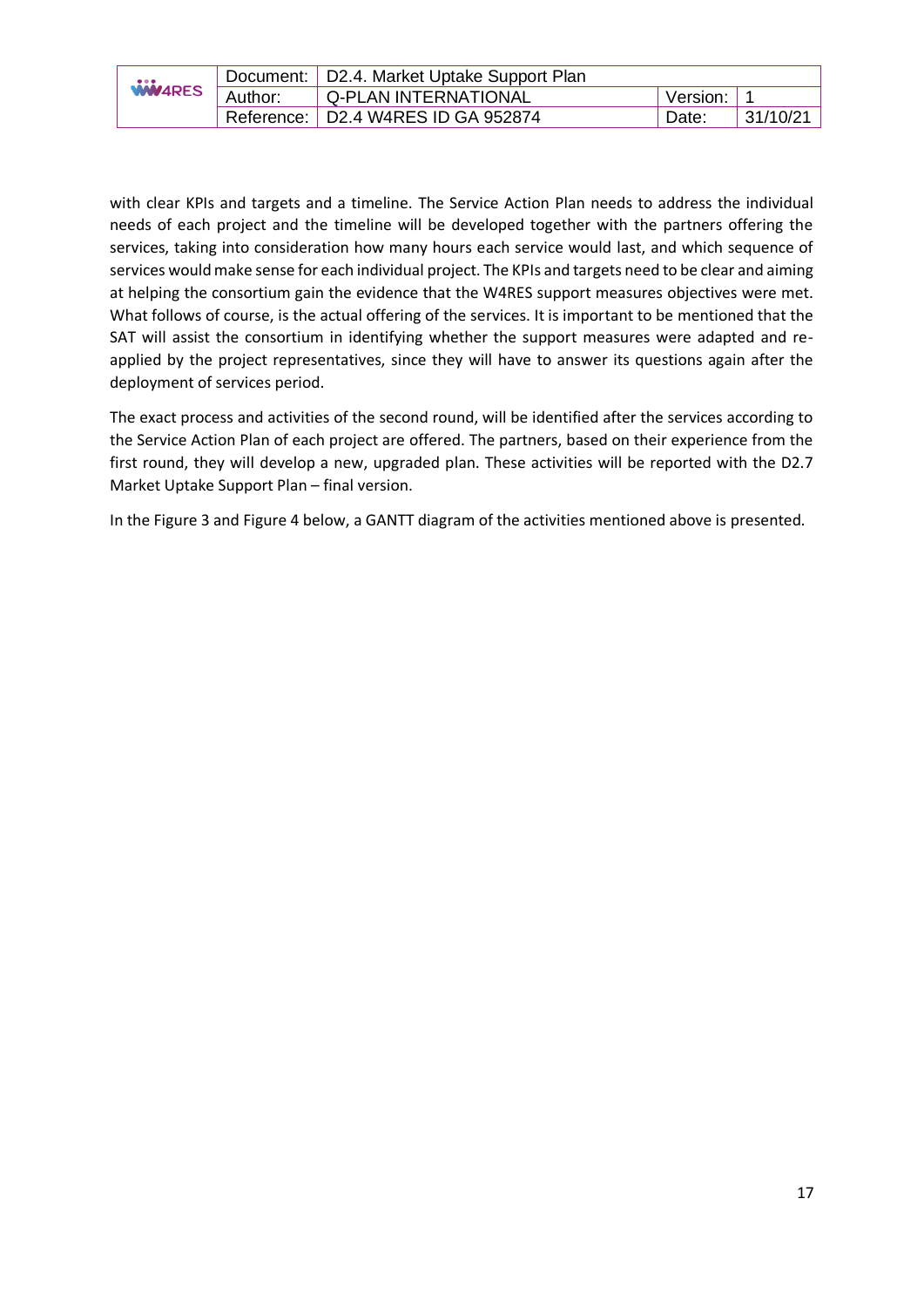*Figure 3: Gantt for the 1st Round Support services*

<span id="page-17-0"></span>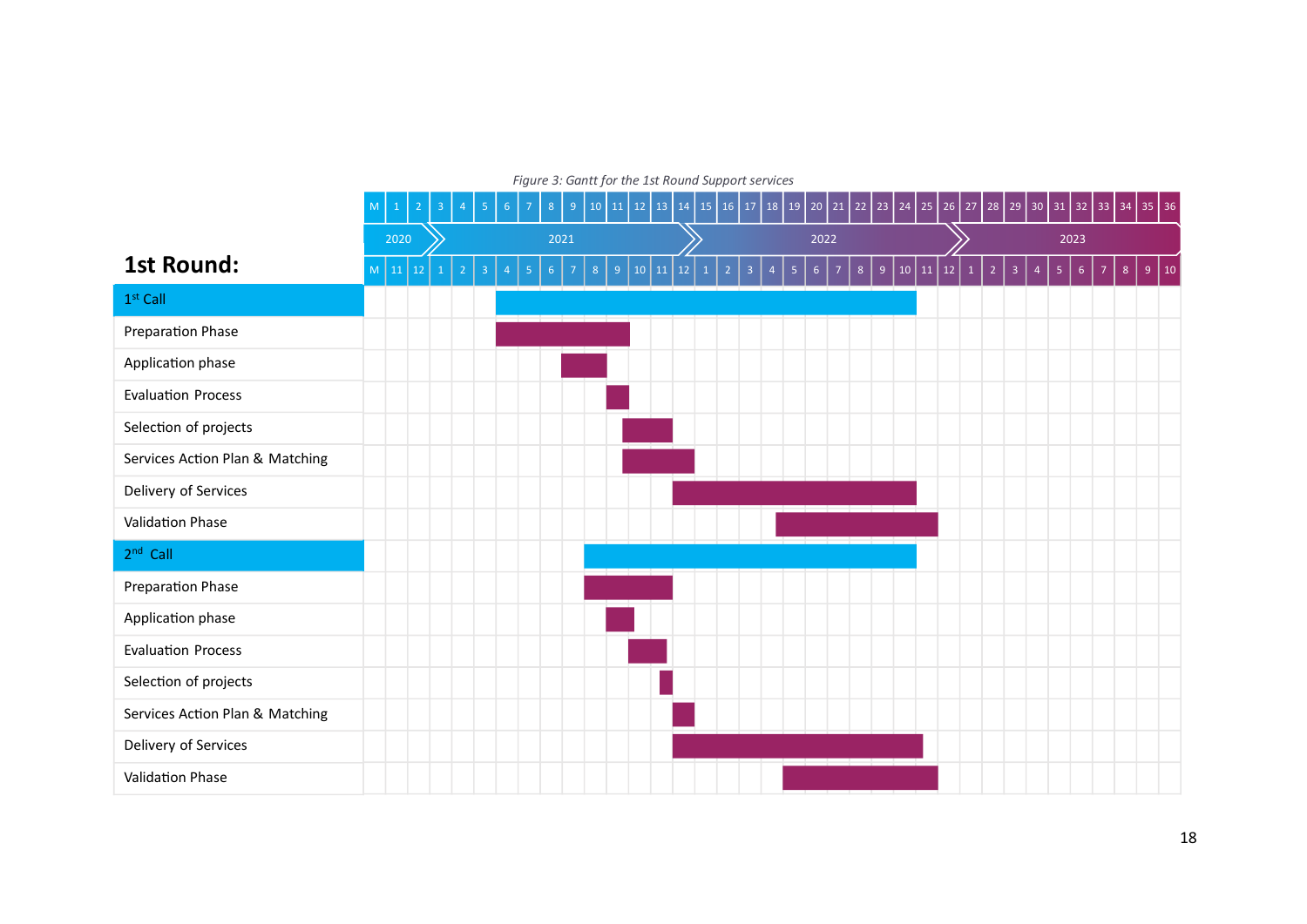#### *Figure 4: Gantt for the 2nd Round Support services*

<span id="page-18-0"></span>

|                                 | M <sub>1</sub> | $\vert 1 \vert$ | $-2$        | 3 <sup>°</sup> | $\overline{4}$  |                | 5 6            | <b>47</b>      | 8 <sup>°</sup> |                |                |  | 9   10   11   12   13 |                     |                |                |                |                |                |                |   |  | 14 15 16 17 18 19 20 21 22 23 24 25 26 27 28 29 30 31 32 33 34 |                |                |                |                |      |                |              |                | 35 36 |
|---------------------------------|----------------|-----------------|-------------|----------------|-----------------|----------------|----------------|----------------|----------------|----------------|----------------|--|-----------------------|---------------------|----------------|----------------|----------------|----------------|----------------|----------------|---|--|----------------------------------------------------------------|----------------|----------------|----------------|----------------|------|----------------|--------------|----------------|-------|
|                                 |                | 2020            |             |                |                 |                |                |                | 2021           |                |                |  |                       |                     |                |                |                | 2022           |                |                |   |  |                                                                |                |                |                |                | 2023 |                |              |                |       |
| 2nd Round:                      |                |                 | $M$ 11 12 1 |                | $\vert 2 \vert$ | $\overline{3}$ | $\overline{4}$ | 5 <sup>1</sup> | 6 <sup>1</sup> | $\overline{7}$ | 8 <sup>°</sup> |  | 9   10   11   12      | $\mathbf{1}^{\top}$ | $\overline{2}$ | $\overline{3}$ | 5 <sup>1</sup> | 6 <sup>1</sup> | $\overline{7}$ | 8 <sup>°</sup> | 9 |  | 10 11 12                                                       | $\overline{1}$ | $\overline{2}$ | $\overline{3}$ | 5 <sup>1</sup> | 6    | $\overline{7}$ | $\mathbf{8}$ | 9 <sup>°</sup> | 10    |
| <sup>3rd</sup> Call             |                |                 |             |                |                 |                |                |                |                |                |                |  |                       |                     |                |                |                |                |                |                |   |  |                                                                |                |                |                |                |      |                |              |                |       |
| <b>Preparation Phase</b>        |                |                 |             |                |                 |                |                |                |                |                |                |  |                       |                     |                |                |                |                |                |                |   |  |                                                                |                |                |                |                |      |                |              |                |       |
| Application phase               |                |                 |             |                |                 |                |                |                |                |                |                |  |                       |                     |                |                |                |                |                |                |   |  |                                                                |                |                |                |                |      |                |              |                |       |
| <b>Evaluation Process</b>       |                |                 |             |                |                 |                |                |                |                |                |                |  |                       |                     |                |                |                |                |                |                |   |  |                                                                |                |                |                |                |      |                |              |                |       |
| Selection of projects           |                |                 |             |                |                 |                |                |                |                |                |                |  |                       |                     |                |                |                |                |                |                |   |  |                                                                |                |                |                |                |      |                |              |                |       |
| Services Action Plan & Matching |                |                 |             |                |                 |                |                |                |                |                |                |  |                       |                     |                |                |                |                |                |                |   |  |                                                                |                |                |                |                |      |                |              |                |       |
| Delivery of Services            |                |                 |             |                |                 |                |                |                |                |                |                |  |                       |                     |                |                |                |                |                |                |   |  |                                                                |                |                |                |                |      |                |              |                |       |
| <b>Validation Phase</b>         |                |                 |             |                |                 |                |                |                |                |                |                |  |                       |                     |                |                |                |                |                |                |   |  |                                                                |                |                |                |                |      |                |              |                |       |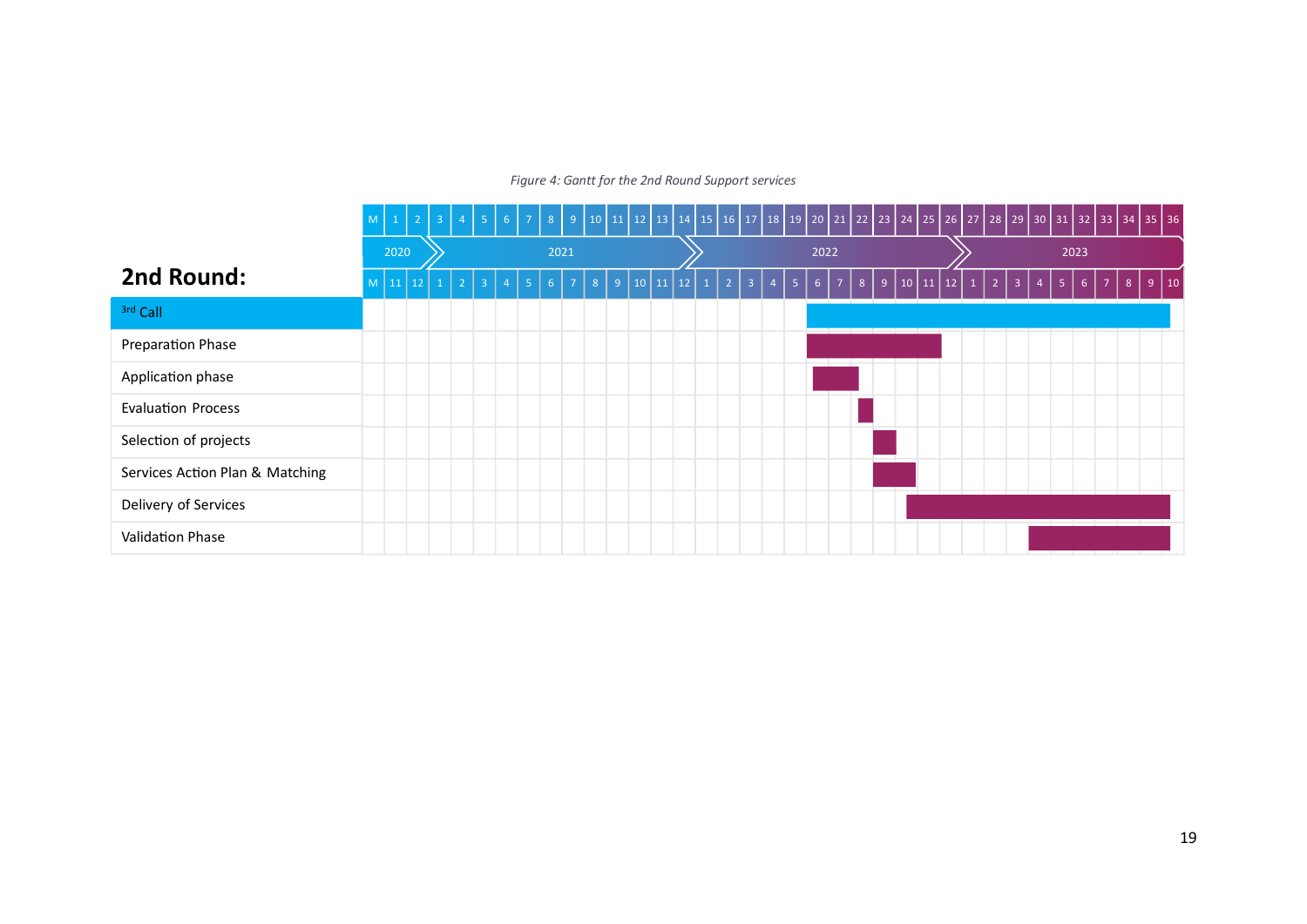### <span id="page-19-0"></span>3 CAPACITY BUILDING SERVICES

This section of the report has been developed by WECF with the support of ECWT. The capacity building measures refer to gender mainstreaming and women's empowerment and describe in a first step the training objectives, the curriculum concept and the key training topics of the one-day seminar and also the webinars which offer an overview about gender tools and instruments to involve and empower more women. The excel list with training topics and targets also refers to existing training material and available publications (Annex II).

#### <span id="page-19-1"></span>3.1Measure description

All regional hubs (with the support of the regional partners) will offer a series of 1-day capacity building seminars with a view to training decision-maker in regional stakeholders (businesses and authorities) on the different gender mainstreaming methods and tools developed by the project (e.g. gender analysis, gender audits, gender awareness raising, gender budgeting, gender evaluation, gender impact assessment, etc.). The seminars will be organized by the regional hubs and delivered by WECF. The resources required for their delivery (e.g. training material, presentations, exercises, quizzes, etc.) will by defined and developed by WECF with support from ECWT, building upon existing content that is openly available (e.g. from EIGE) or available to them from former activities, safeguarding efficiency and quality.

High expertise is available in the relevant stakeholder groups. In the Co-creation workshop in April 2021 the demand for capacity building has been evaluated in the quadruple helix categories such as authorities, academia, civil society and business.

a. Target Groups

As main actors in the branch the energy companies are important stakeholders including business owners and managers, public administrations, and industry associations such as the European Heat Pump or Solar Association. Increased awareness at (vocational) schools, universities and "Train of the trainers «concepts (ToT) and mentors will improve their way of communication through appropriate media materials and invite more for women to get involved, focusing on topics such as work life balance and flexible working conditions. It is also important to target specifically women and encourage especially successful female actors in the RHC sector to open space for careers in the different fields (technology, marketing, finance, economics). The training activities will focus on representatives of this institutions to overcome perceptions of gender roles and gender stereotypes about STEM.

b. Training topics and concepts

The CCWS showed high needs in gender mainstreaming activities in the RHC sector. Still visible and non-visible barriers hinder girls and women to step into the sector in a higher number and follow a successful carrier, described in the deliverables D1.2 and D1.3. Aiming to mainstream gender and women's empowerment a 1-day train-the trainer course will qualify the project partners and give a broad and detailed insight in the relevance of the topic, existing barriers and gender tools and instruments. The training includes various modules which can be adapted to local contexts of the project partners. Publicly available information and training material will be used (e.g. from EIGE, UN Women, GWNET, REScoop, etc.) safeguarding efficiency and high quality. External speakers will share their experience in the training, e.g. advisory board members of W4RES. The following topics will be included in the 1-day train-the trainer course and adapted if needed: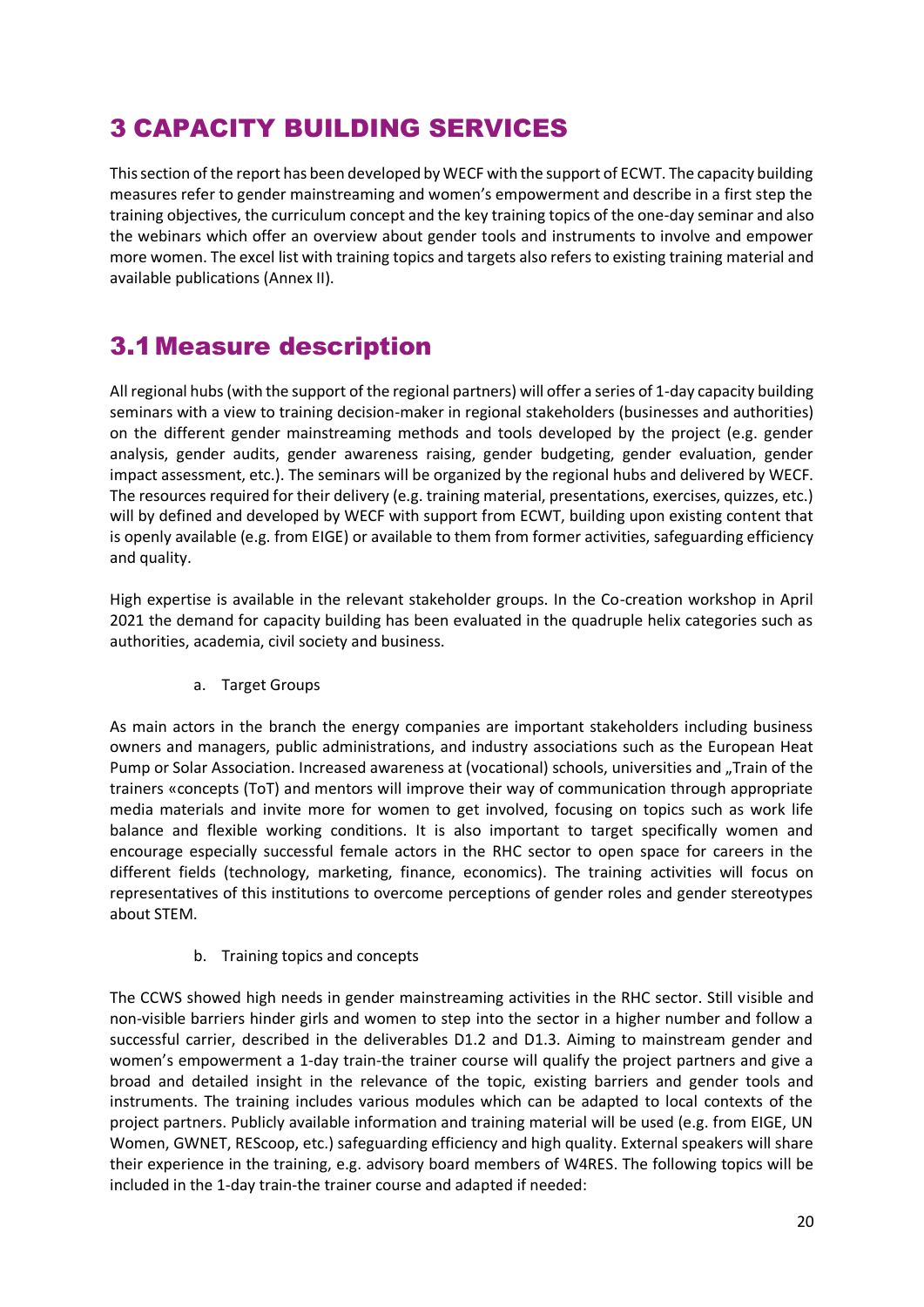| $\bullet\bullet\bullet$ |         | Document:   D2.4. Market Uptake Support Plan |            |          |
|-------------------------|---------|----------------------------------------------|------------|----------|
| <b>WW4RES</b>           | Author: | <sup>1</sup> Q-PLAN INTERNATIONAL            | Version: I |          |
|                         |         | Reference:   D2.4 W4RES ID GA 952874         | Date:      | 31/10/21 |

- Relevance of gender mainstreaming in the RHC sector
- Reference of geneer manustrearning in the time sector<br>• Examples of bias in energy sector: energy production, supply, STEM, etc.
- Various tools & instruments for women's empowerment and equality
- Good practice examples / success stories
- Barriers, evaluation, Q&A

of women in the RHC sector. Overall, the trainings will refer to existing concepts and trainings, The training concept also includes additional 1,5h webinars for representatives of energy companies, research, authorities and civil society. The topics will be decided in cooperation with all W4RES partners, can show success stories and tools and instruments with positive impact on a higher share summarize helpful instruments (like checklists, etc.) and target all material to the RHC sector.

#### <span id="page-20-0"></span>3.2Deployment Activities and targets

<span id="page-20-1"></span>

| <b>Activities</b>                               | <b>Targets</b>                                                                                     |
|-------------------------------------------------|----------------------------------------------------------------------------------------------------|
| Screening of existing training materials, reach | Conception and validation of the program                                                           |
| and find advice and participation near to       |                                                                                                    |
| gender experts in the energy sector             |                                                                                                    |
| Train of Trainers (ToT)                         | Each regional hub manager is trained to<br>provide the capacity building training in its<br>region |
| Creation of a manual "How-to": the manual       | Development of a ready-to-use manual to                                                            |
| will provide for each tool introduced during    | illustrate concepts and tools introduced                                                           |
| the training explanation, guidelines (with      | during the training as well as ensuring and                                                        |
| checkbox for example) and examples              | support the implementation of newly skills                                                         |
| applicable for participants work place and      | acquired                                                                                           |
| sector                                          |                                                                                                    |
| Cooperation with Regional hub manager for       | Reach expected target groups                                                                       |
| participants invitation, translation when       |                                                                                                    |
| necessary and deployment of the training        |                                                                                                    |
|                                                 | <b>Capacity building program</b>                                                                   |
| Introduction: Participants are sensitized       | Introduce gender equality concept and                                                              |
| about the concept and relevance of gender in    | women's empowerment to stakeholders of                                                             |
| the energy sector through presentations and     | the RHC, present status quo, relevance and                                                         |
| interviews and are learning through             | benefits of mainstreaming gender within                                                            |
| interactive exercises such as quiz              | their workplace                                                                                    |
| Tools and instruments: Screening of gender      | Gender tools and instruments are seized by                                                         |
| tools and instruments that can and need to      | participants and have been applied for their                                                       |
| be implemented, complemented by                 | fields of work through interactive group                                                           |
| interactive group sessions to identify the      | sessions                                                                                           |
| tools that fit and that can be applied to       |                                                                                                    |
| restructure their working environment           |                                                                                                    |

*Table 2: Deployment activities and targets of the capacity building programmes*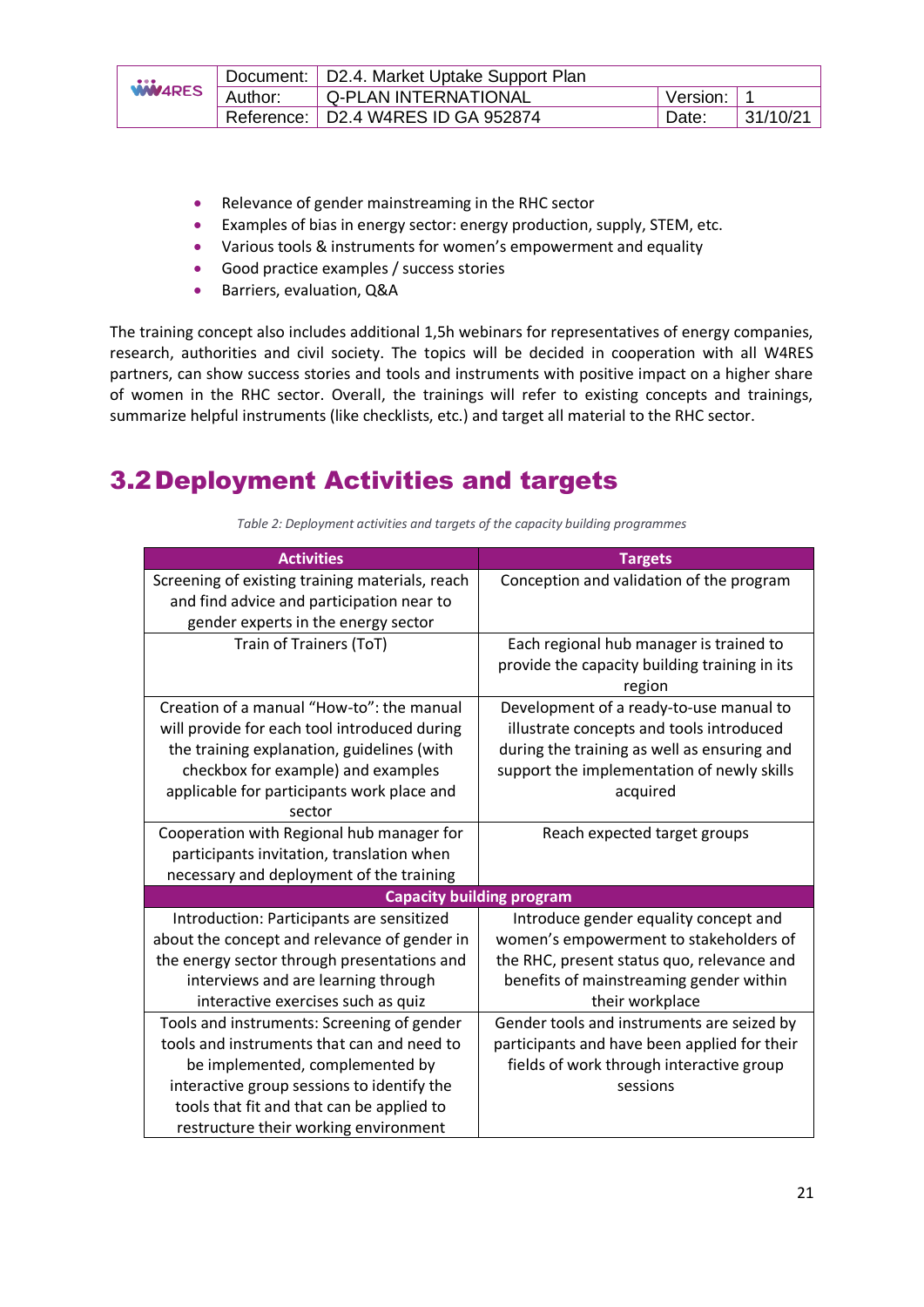|               |         | Document:   D2.4. Market Uptake Support Plan |            |          |
|---------------|---------|----------------------------------------------|------------|----------|
| <b>WW4RES</b> | Author: | <b>Q-PLAN INTERNATIONAL</b>                  | Version: I |          |
|               |         | Reference:   D2.4 W4RES ID GA 952874         | Date:      | 31/10/21 |

| Best practices: Through videos, interviews    | Participants have insights of what can be          |
|-----------------------------------------------|----------------------------------------------------|
| and presentation of success stories           | achieved through gender mainstreaming and          |
| participants will emphasize benefits and      | gender tools and have highlighted                  |
| needs of gender mainstreaming in RHC          | possibilities and barriers to do so in their       |
| sector. Through interactive group sessions    | workplace                                          |
| participants will develop a "gender plan" for |                                                    |
| their own concrete workplace to mainstream    |                                                    |
| gender and identify the barriers              |                                                    |
| Closing: Feedback collection from the         | Participants have the understanding, a             |
| participants, what were their expectations,   | gender plan and the tools to implement             |
| identification and collection of what will be | gender mainstreaming in their workplace.           |
| the barriers they will most likely face while | Feedbacks are collected to improve 2 <sup>nd</sup> |
| applying newly acquired skills in their       | training round and to ensure sustainability of     |
| working place. A ready-to-use toolkit         | newly skills acquired                              |
| developed during the training is provided to  |                                                    |
| each participant to "bring back home"         |                                                    |

# <span id="page-21-0"></span>**3.3 Partner responsibilities**

communities). The regional hubs will be qualified and conduct the trainings in the project region. WECF is coordinating the development and implementation of the capacity building program supported by ECWT. All W4RES partners will support with expertise and training activities. Additional organisations and experts are included, in the development of the concrete program and as speakers to give input, like GWNET (Christine Lins), Dr. Regina Frey (gender expert, consulting the German government for gender mainstreaming, EIGE, REScoop (building up a gender working group for energy

#### <span id="page-21-1"></span>3.4Service Action Plan

This section includes the operational plan along with the actions required for the Building Capacity programmes. The content and the characteristics of these programmes were analysed in D2.3 can be also found in Annex II. These programmes will be facilitated by WECF and ECWT and will take place as a one-day training courses. The focused target groups are companies, authorities and energy experts.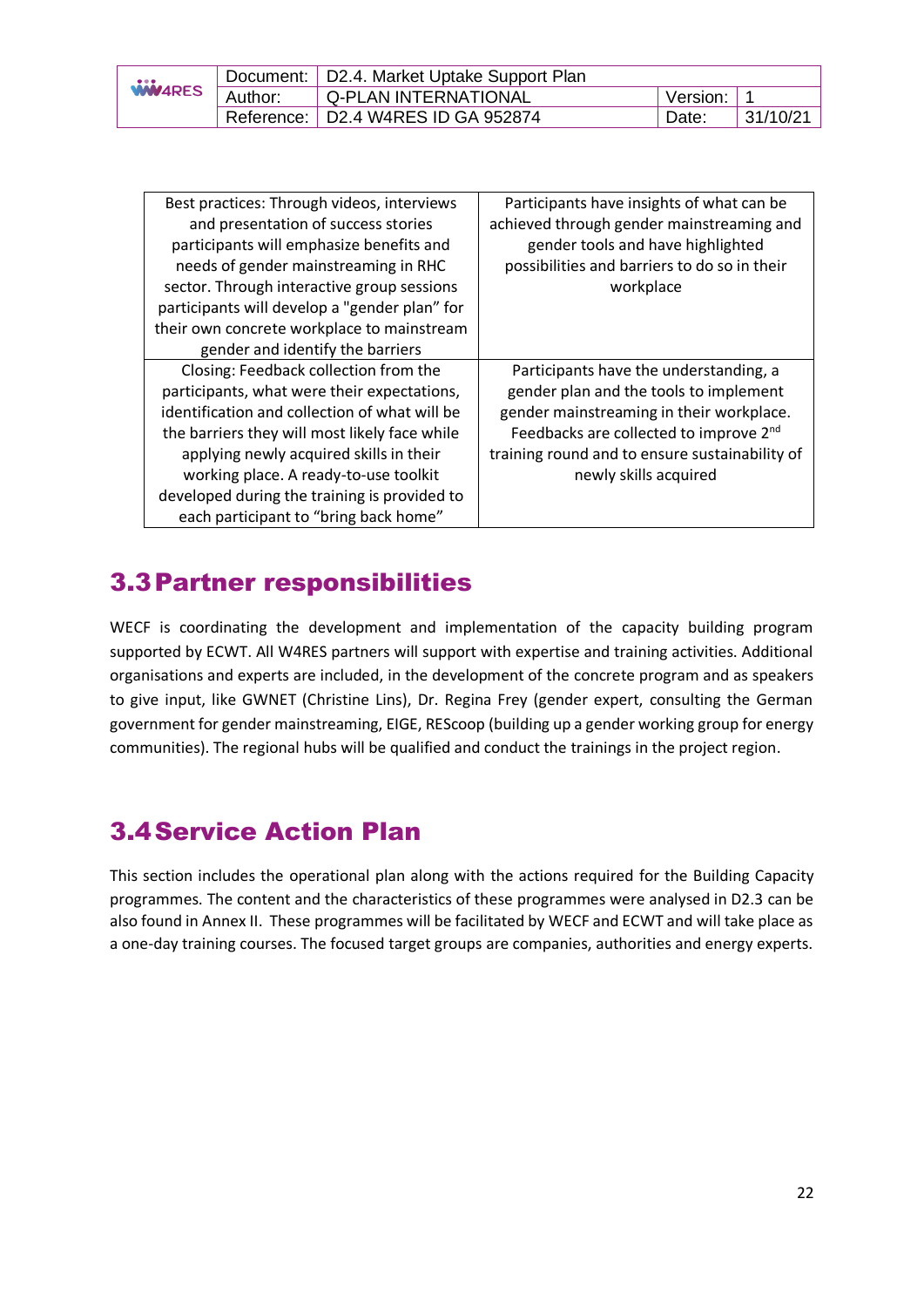| $\bullet\bullet\bullet$ |         | Document:   D2.4. Market Uptake Support Plan |          |          |
|-------------------------|---------|----------------------------------------------|----------|----------|
| <b>WW4RES</b>           | Author: | O-PI AN                                      | Version: |          |
|                         |         | Reference:   D2.4 W4RES ID GA 952874         | Date:    | 31/10/21 |

|                                                      |      |           |                 |                |                |                |                 |            |   |   |  |              |  |            |   |                |   | M   1   2   3   4   5   6   7   8   9   10   11   12   13   14   15   16   17   18   19   20   21   22   23   24   25   26   27   28   29   30   31   32   33   34   35   36 |   |   |          |              |                |              |                |      |   |                |   |      |  |
|------------------------------------------------------|------|-----------|-----------------|----------------|----------------|----------------|-----------------|------------|---|---|--|--------------|--|------------|---|----------------|---|------------------------------------------------------------------------------------------------------------------------------------------------------------------------------|---|---|----------|--------------|----------------|--------------|----------------|------|---|----------------|---|------|--|
| <b>1st Round</b>                                     | 2020 |           |                 |                |                |                |                 | 2021       |   |   |  |              |  |            |   |                |   | 2022                                                                                                                                                                         |   |   |          |              |                |              |                | 2023 |   |                |   |      |  |
|                                                      |      | $M$ 11 12 | $^+$ 1 $^{\pm}$ | $\overline{2}$ | $\overline{3}$ | $\overline{4}$ | $5\phantom{.0}$ | $6 \mid 7$ | 8 | 9 |  | $10$ 11 12 1 |  | $2 \mid 3$ | 4 | 5 <sub>1</sub> | 6 | $\overline{7}$                                                                                                                                                               | 8 | 9 | 10 11 12 | $\mathbf{1}$ | $\overline{2}$ | $\mathbf{3}$ | $\overline{4}$ | 5    | 6 | $\overline{7}$ | 8 | 9 10 |  |
| <b>Preparatory &amp; Deployment</b>                  |      |           |                 |                |                |                |                 |            |   |   |  |              |  |            |   |                |   |                                                                                                                                                                              |   |   |          |              |                |              |                |      |   |                |   |      |  |
| Screening materials                                  |      |           |                 |                |                |                |                 |            |   |   |  |              |  |            |   |                |   |                                                                                                                                                                              |   |   |          |              |                |              |                |      |   |                |   |      |  |
| Talks and exchange with energy<br>and gender experts |      |           |                 |                |                |                |                 |            |   |   |  |              |  |            |   |                |   |                                                                                                                                                                              |   |   |          |              |                |              |                |      |   |                |   |      |  |
| Finalize the concept                                 |      |           |                 |                |                |                |                 |            |   |   |  |              |  |            |   |                |   |                                                                                                                                                                              |   |   |          |              |                |              |                |      |   |                |   |      |  |
| Reach and confirm speakers                           |      |           |                 |                |                |                |                 |            |   |   |  |              |  |            |   |                |   |                                                                                                                                                                              |   |   |          |              |                |              |                |      |   |                |   |      |  |
| Finalize materials                                   |      |           |                 |                |                |                |                 |            |   |   |  |              |  |            |   |                |   |                                                                                                                                                                              |   |   |          |              |                |              |                |      |   |                |   |      |  |
| Cooperation with Regional Hubs                       |      |           |                 |                |                |                |                 |            |   |   |  |              |  |            |   |                |   |                                                                                                                                                                              |   |   |          |              |                |              |                |      |   |                |   |      |  |
| <b>Implementation &amp; Evaluation</b>               |      |           |                 |                |                |                |                 |            |   |   |  |              |  |            |   |                |   |                                                                                                                                                                              |   |   |          |              |                |              |                |      |   |                |   |      |  |
| Train of trainers                                    |      |           |                 |                |                |                |                 |            |   |   |  |              |  |            |   |                |   |                                                                                                                                                                              |   |   |          |              |                |              |                |      |   |                |   |      |  |
| 2 half days training                                 |      |           |                 |                |                |                |                 |            |   |   |  |              |  |            |   |                |   |                                                                                                                                                                              |   |   |          |              |                |              |                |      |   |                |   |      |  |
| Webinars                                             |      |           |                 |                |                |                |                 |            |   |   |  |              |  |            |   |                |   |                                                                                                                                                                              |   |   |          |              |                |              |                |      |   |                |   |      |  |
| Evaluation survey                                    |      |           |                 |                |                |                |                 |            |   |   |  |              |  |            |   |                |   |                                                                                                                                                                              |   |   |          |              |                |              |                |      |   |                |   |      |  |
| Validation by project partners                       |      |           |                 |                |                |                |                 |            |   |   |  |              |  |            |   |                |   |                                                                                                                                                                              |   |   |          |              |                |              |                |      |   |                |   |      |  |
| Finalize the report                                  |      |           |                 |                |                |                |                 |            |   |   |  |              |  |            |   |                |   |                                                                                                                                                                              |   |   |          |              |                |              |                |      |   |                |   |      |  |

 $\frac{1}{2}$  3  $\frac{1}{2}$  3  $\frac{1}{2}$  12  $\frac{1}{2}$  12  $\frac{1}{2}$  3  $\frac{1}{2}$  3  $\frac{1}{2}$  3  $\frac{1}{2}$  3  $\frac{1}{2}$  3  $\frac{1}{2}$  3  $\frac{1}{2}$  3  $\frac{1}{2}$  3  $\frac{1}{2}$  3  $\frac{1}{2}$  3  $\frac{1}{2}$  3  $\frac{1}{2}$  3  $\frac{1}{2}$  3  $\frac{1}{2}$  3  $\frac$ 

<span id="page-22-0"></span>Re *Figure 5: Gantt for the first round of Capacity Building programme*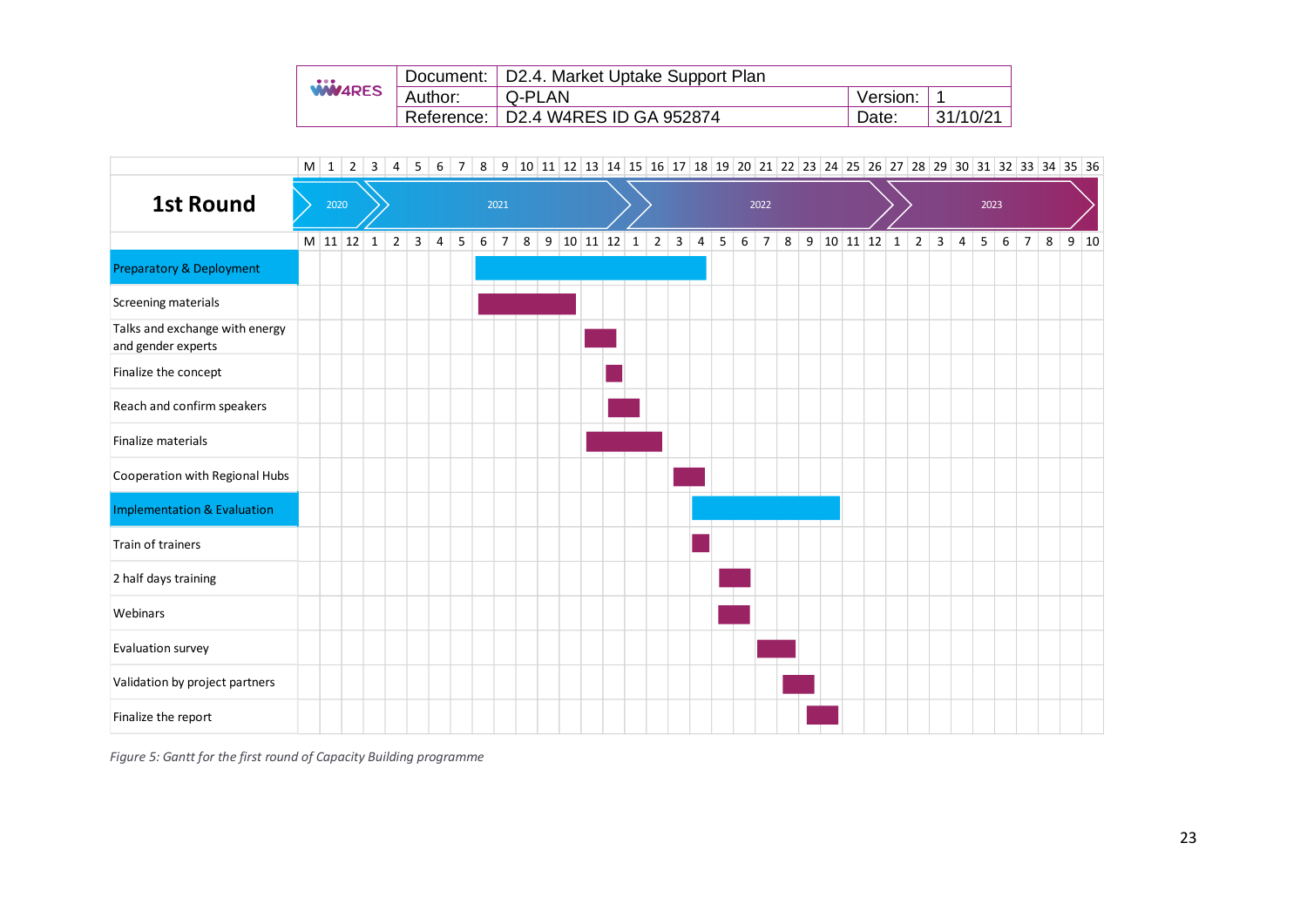| $\bullet\bullet\bullet$ |         | Document:   D2.4. Market Uptake Support Plan |          |          |
|-------------------------|---------|----------------------------------------------|----------|----------|
| <b>WW4RES</b>           | Author: | Q-PLAN                                       | Version: |          |
|                         |         | D2.4 W4RES ID GA 952874                      | Date:    | 31/10/21 |

#### M 1 2 3 4 5 6 7 8 9 10 11 12 13 14 15 16 17 18 19 20 21 22 23 24 25 26 27 28 29 30 31 32 33 34 35 36

| 2nd Round                                                                                    |        | 2020 |   |                |                         |                |       |   | 2021           |   |   |    |                     |                |                         |                |                 |                 | 2022           |   |   |              |  |                |                |                | 2023           |   |                |   |   |    |
|----------------------------------------------------------------------------------------------|--------|------|---|----------------|-------------------------|----------------|-------|---|----------------|---|---|----|---------------------|----------------|-------------------------|----------------|-----------------|-----------------|----------------|---|---|--------------|--|----------------|----------------|----------------|----------------|---|----------------|---|---|----|
|                                                                                              | $M$ 11 | 12   | 1 | $\overline{2}$ | $\overline{\mathbf{3}}$ | $\overline{4}$ | $5-1$ | 6 | $\overline{7}$ | 8 | 9 | 10 | $11 \mid 12 \mid 1$ | $\overline{2}$ | $\overline{\mathbf{3}}$ | $\overline{4}$ | $5\overline{)}$ | $6\overline{6}$ | $\overline{7}$ | 8 | 9 | $10$ 11 12 1 |  | $\overline{2}$ | $\overline{3}$ | $\overline{4}$ | 5 <sup>1</sup> | 6 | 7 <sup>7</sup> | 8 | 9 | 10 |
| <b>Updated Deployment phase</b>                                                              |        |      |   |                |                         |                |       |   |                |   |   |    |                     |                |                         |                |                 |                 |                |   |   |              |  |                |                |                |                |   |                |   |   |    |
| Roundtables for collecting feedback and<br>recommendations from partners and<br>participants |        |      |   |                |                         |                |       |   |                |   |   |    |                     |                |                         |                |                 |                 |                |   |   |              |  |                |                |                |                |   |                |   |   |    |
| Include updated feedbacks and<br>recommendations from partners and<br>participants           |        |      |   |                |                         |                |       |   |                |   |   |    |                     |                |                         |                |                 |                 |                |   |   |              |  |                |                |                |                |   |                |   |   |    |
| <b>Upgraded Implementation phase</b>                                                         |        |      |   |                |                         |                |       |   |                |   |   |    |                     |                |                         |                |                 |                 |                |   |   |              |  |                |                |                |                |   |                |   |   |    |
| Conduct 2 updated half-days trainings                                                        |        |      |   |                |                         |                |       |   |                |   |   |    |                     |                |                         |                |                 |                 |                |   |   |              |  |                |                |                |                |   |                |   |   |    |
| Conduct updated webinars                                                                     |        |      |   |                |                         |                |       |   |                |   |   |    |                     |                |                         |                |                 |                 |                |   |   |              |  |                |                |                |                |   |                |   |   |    |
| Include feedback from European<br>Commision                                                  |        |      |   |                |                         |                |       |   |                |   |   |    |                     |                |                         |                |                 |                 |                |   |   |              |  |                |                |                |                |   |                |   |   |    |
| Finalize the report with last insides and<br>feedback                                        |        |      |   |                |                         |                |       |   |                |   |   |    |                     |                |                         |                |                 |                 |                |   |   |              |  |                |                |                |                |   |                |   |   |    |

<span id="page-23-0"></span>*Figure 6: Gantt for the second round of Capacity Building programme*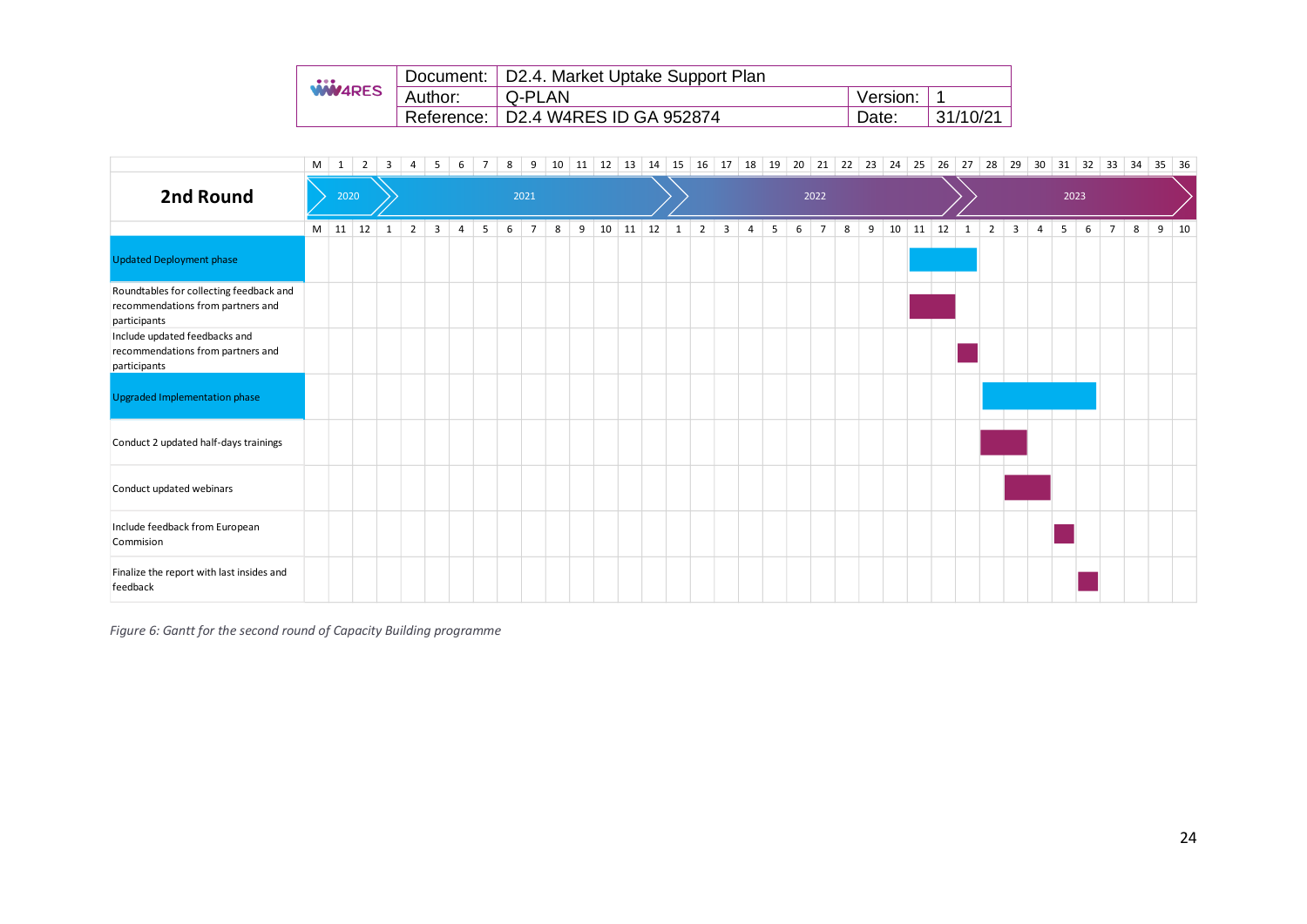| $\bullet\bullet\bullet$ |         | Document:   D2.4. Market Uptake Support Plan |          |           |
|-------------------------|---------|----------------------------------------------|----------|-----------|
| <b>WW4RES</b>           | Author: | Q-PLAN                                       | Version: |           |
|                         |         | Reference:   D2.4 W4RES ID GA 952874         | Date:    | 131/10/21 |

#### <span id="page-24-0"></span>4 REGIONAL AWARENESS RAISING CAMPAIGNS

Women hold great potential as agents of change, driving the clean energy transition and getting us closer to meeting the EU's climate and energy targets for 2030. W4RES project taps into this potential to support the uptake of RHC, a market that urgently needs to shift more to RES. Considering on 8 diverse yet representative markets within the heating and cooling sector (Belgium, Bulgaria, Denmark, Germany, Greece, Italy, Norway, and Slovakia) W4RES focus on:

- current European conditions hindering or favouring the uptake of RES in heating and cooling
- challenges and recommendations for the beforementioned countries
- how women can tackle market uptake barriers and drive the deployment of RHC solutions.

in our targeted markets. This section of the report has been developed by APRE with the contribution Taken then for granted the need to involve and mobilize a wide range of different targets, the work packages 2 "Developing solutions for scaling-up the involvement of women in supporting RHC market uptake" and 4 "Raising awareness, building capacity and catalysing women-led opportunities for the uptake of RHC" aim to define and test tools aiming at increasing awareness and capacities to bridge information gaps, foster consumer acceptance and stimulate public engagement in the uptake of RHC of the Regional Hubs responsible for the delivery of the Raising Awareness Campaigns ((Q-PLAN in Greece, APRE in Italy, S2i in Germany, WR in Belgium, PEDAL in Slovakia, EAP in Bulgaria, EGC in Denmark and ECWT in Norway).

Thus, this is meant to provide the W4RES regional Hub managers with **ready-to-use guidelines on how to carry out a proper awareness raising campaign in their respective region** with a double-winning aim:

- On one hand, to give a critic and efficient focus on how to involve technicians and entrepreneurs.
- While on the other, to be able to increase awareness in the other targets at the same time.

#### <span id="page-24-1"></span>4.1Measure description

Awareness-raising campaigns are recognized as one of the most efficient and effective means of communicating information. All these communication activities aim to create awareness on a particular topic, stimulate a behavioural change among general public and/or specific target groups and to improve better outcomes for the society.

Messages can be spread though many different channels: traditional media (e.g. newspapers, TV and radio), social media, events, public talks, posters and leaflets etc. Regardless of the topic of the campaign, it is vital to catch the attention of our audience and tailored the messages on each regional starting framework.

The aim of this awareness raising campaign is to maximize the impact, visibility and the main message of the project. Within the context of the campaign partners should spread two main concepts: let people know about the economic, environmental and social benefits for RHC solutions and, most of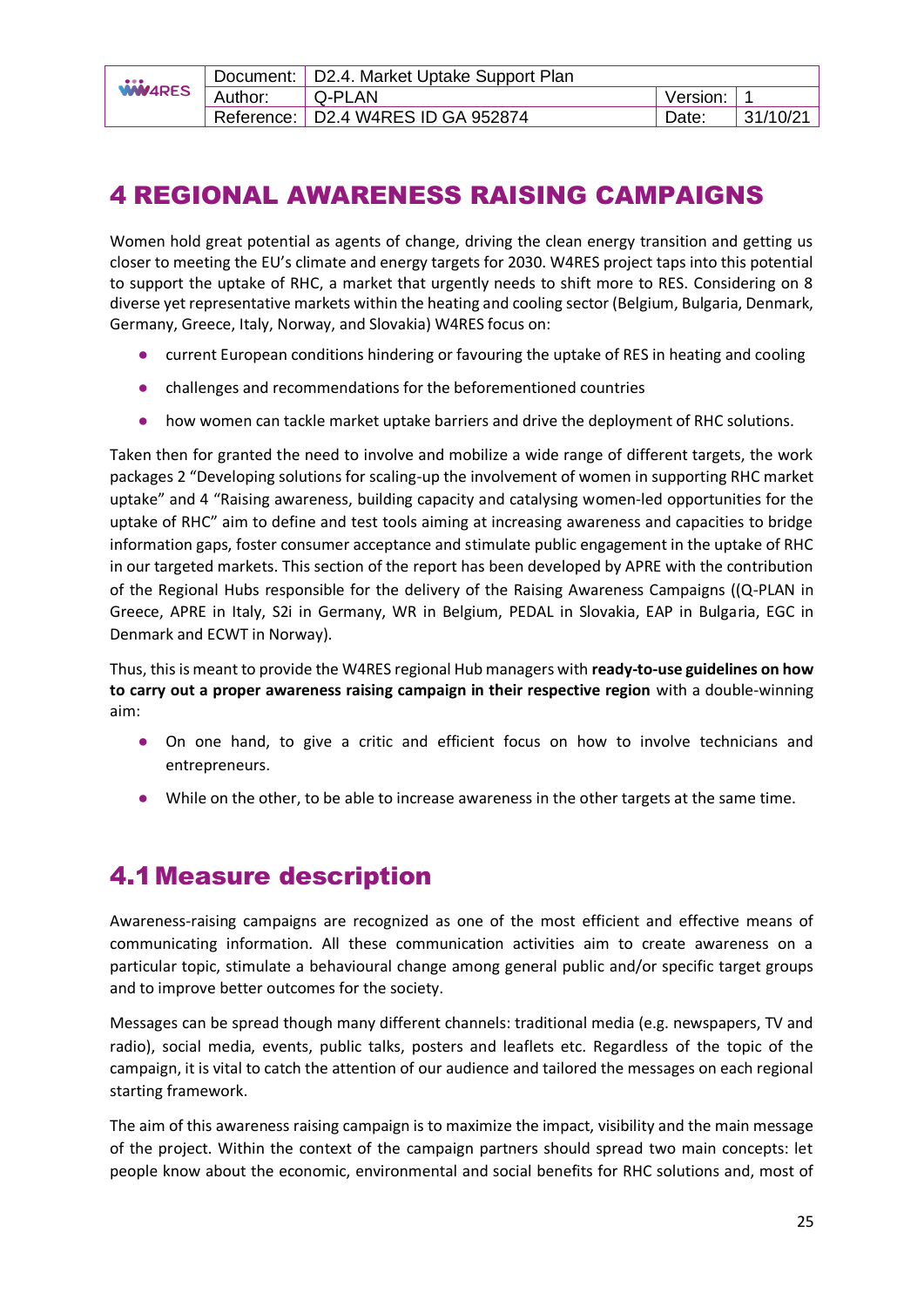| <b>WW4RES</b> | Document:  | D <sub>2</sub> .4. Market Uptake Support Plan |          |          |
|---------------|------------|-----------------------------------------------|----------|----------|
|               | Author:    | Q-PLAN, S2i,                                  | Version: | 0.1      |
|               | Reference: | D <sub>2</sub> .4 W <sub>4</sub> RES ID       | Date:    | 31/10/21 |
|               |            |                                               |          |          |

all, support women involvement in RHC market uptake. The project aims at delivering practical results to the territories through strong participation of local players.

The general output of this awareness raising campaign is the enhancement of the awareness and skills of involved stakeholders and parties in the field of RHC market and the involvement of women in this field. Some measures directly aim at changing local behaviour, to increase knowledge, awareness among different subjects and to empower decision-makers to leverage a gender perspective into their projects and policies to improve acceptance, while raising awareness to foster demand for RHC.

R All regional hubs (with the support of regional partners) will undertake the deployment of at least 2 campaigns throughout the project (1 per round) to:

- inform women about the benefits of RHC solutions as well as available opportunities and means for capturing them
- promote an understanding of gender-related challenges in the RHC market and how to overcome them in order to raise the involvement of women in the market.

#### <span id="page-25-0"></span>4.2Deployment Activities and targets

<span id="page-25-2"></span>

| <b>Activities</b>                             | <b>Targets</b>                               |
|-----------------------------------------------|----------------------------------------------|
| Specifications for the awareness raising      | 8 (1 per region)                             |
| campaigns                                     |                                              |
| Run the Awareness Raising campaigns           | 16 (1 per region per round)                  |
| Distribute promotional materials              | 2,000 copies distributed in project/external |
|                                               | events                                       |
| Create and demonstrate the promotional        | More than 500 views (across different social |
| video                                         | media platforms)                             |
| Create blogs                                  | 9 (on a quarterly basis)                     |
| Synergize with major initiatives and networks | 20 joint actions                             |
| Attend in external events                     | 15 events / conferences                      |
| Enhance the W4RES social media                | 1,000 followers (Facebook, LinkedIn,         |
|                                               | YouTube, Twitter)                            |
| Boost the W4RES Observatory                   | 20,000 unique visitors by the                |
|                                               | end of the project                           |

*Table 3: Deployment activities and targets of awareness raising campaigns*

#### <span id="page-25-1"></span>4.3Partner responsibilities

The campaign messages, channels, target audiences and timeframe of the online and offline campaigns per region will be defined by APRE (Annex III), with the support of all partners, based on the specific barriers (limited consumer acceptance, information gaps, etc.) that each campaign is set on addressing in the regions. All partners will be responsible for defining the objectives of the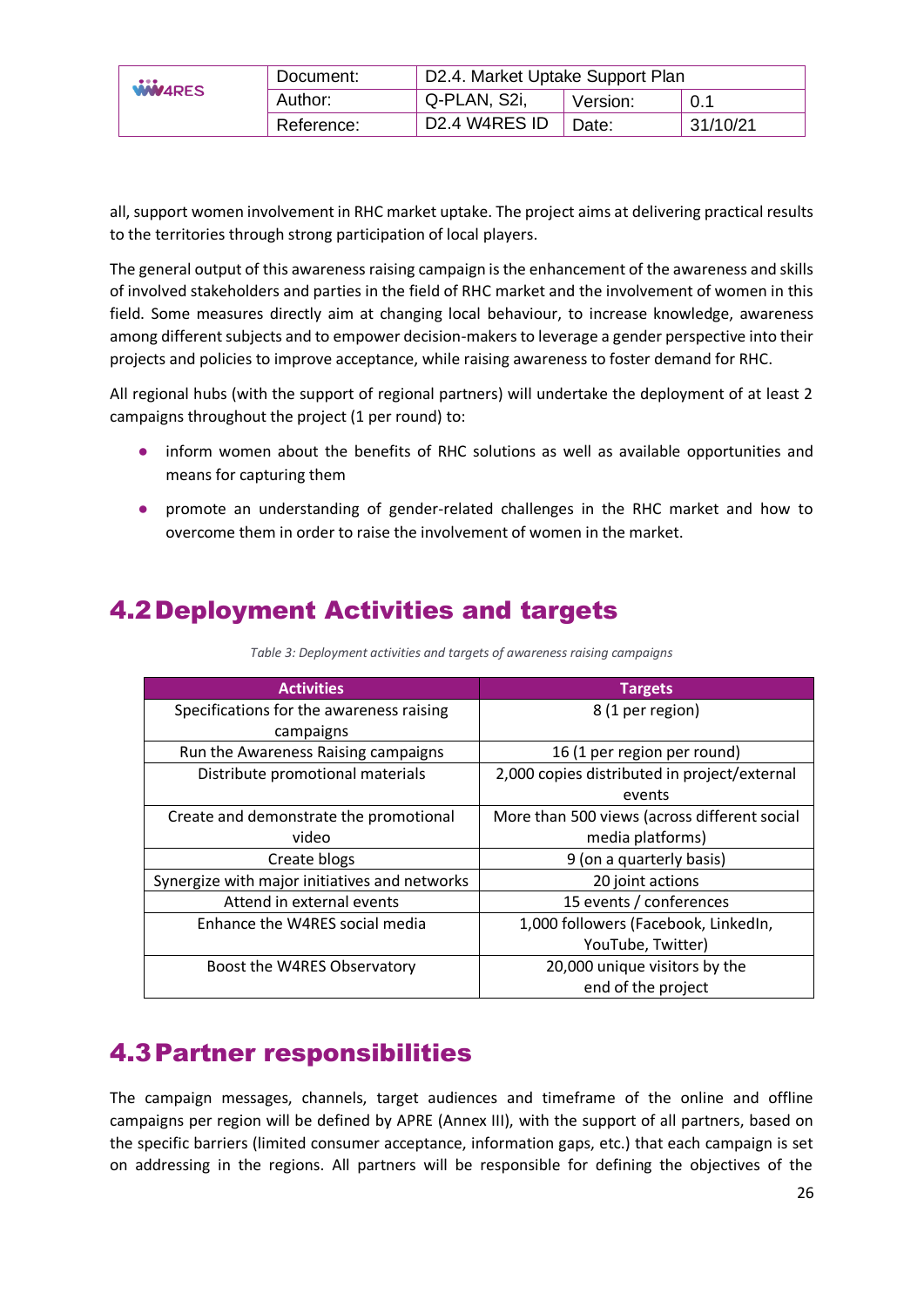| <b>WW4RES</b> | Document:  | D <sub>2</sub> .4. Market Uptake Support Plan |          |          |
|---------------|------------|-----------------------------------------------|----------|----------|
|               | Author:    | Q-PLAN, S2i,                                  | Version: | 0.1      |
|               | Reference: | D <sub>2.4</sub> W <sub>4</sub> RES ID        | Date:    | 31/10/21 |
|               |            |                                               |          |          |

campaigns in their region as well as support APRE with the definition of campaign strategy and plan for their region. The key messages conveyed at the regional awareness raising campaigns will be translated by the partners to their national language and will be tailored to the target groups and the socioeconomic context of each region, incorporating basic behavioural levers (e.g. incentives, etc.).

# <span id="page-26-0"></span>R 4.4Service Action Plan

According to the GA the first round of the Raising Awareness Campaigns is from M12 (October 2021). Since the project ends at M36, we should consider M12-M24 for the first campaign and M24-M36 for the second. The Plan for the campaigns has been made with the structure of an **action plan**, with the help of a specific Gannt diagram like the figure below.

Actions needed to be done for the kick-start of a successful W4RES campaign are:

- **•** Produce posts and other educational material (e.g. flyers or posters if you have the resources), **infographics** based on your stories;
- Every week, **publish at least one social post about W4RES in your national language** on your social networks;
- Try to engage other **different media** such as radio and journals;
- If you have the opportunity, organize **webinars** and **meetings** in order to involve policymakers, companies, associations etc. Also, organize **meetings in schools** (due to the pandemic situation);
- Every 6 month, select a pool of **potential interesting national events** (e.g. fairs, exhibitions, conferences) where you can present success stories and the whole W4RES project and results;
- Keep in mind the if there are any already existing national awareness day/week/month: for example, on the **11th of February** we celebrate the **International Day of Women and Girls in Science** (wanted and promoted by the United Nations to recognize the critical role women and girls play in science and technology communities). This could be an occasion to talk about the role of women in our framework.
- Use as many as formats as possible to tell a story: interviews, success stories,
- If you find an interesting story to tell, do not miss the chance to do it. Write a post, add the picture of the main subject or an image which reminder your topic and post it.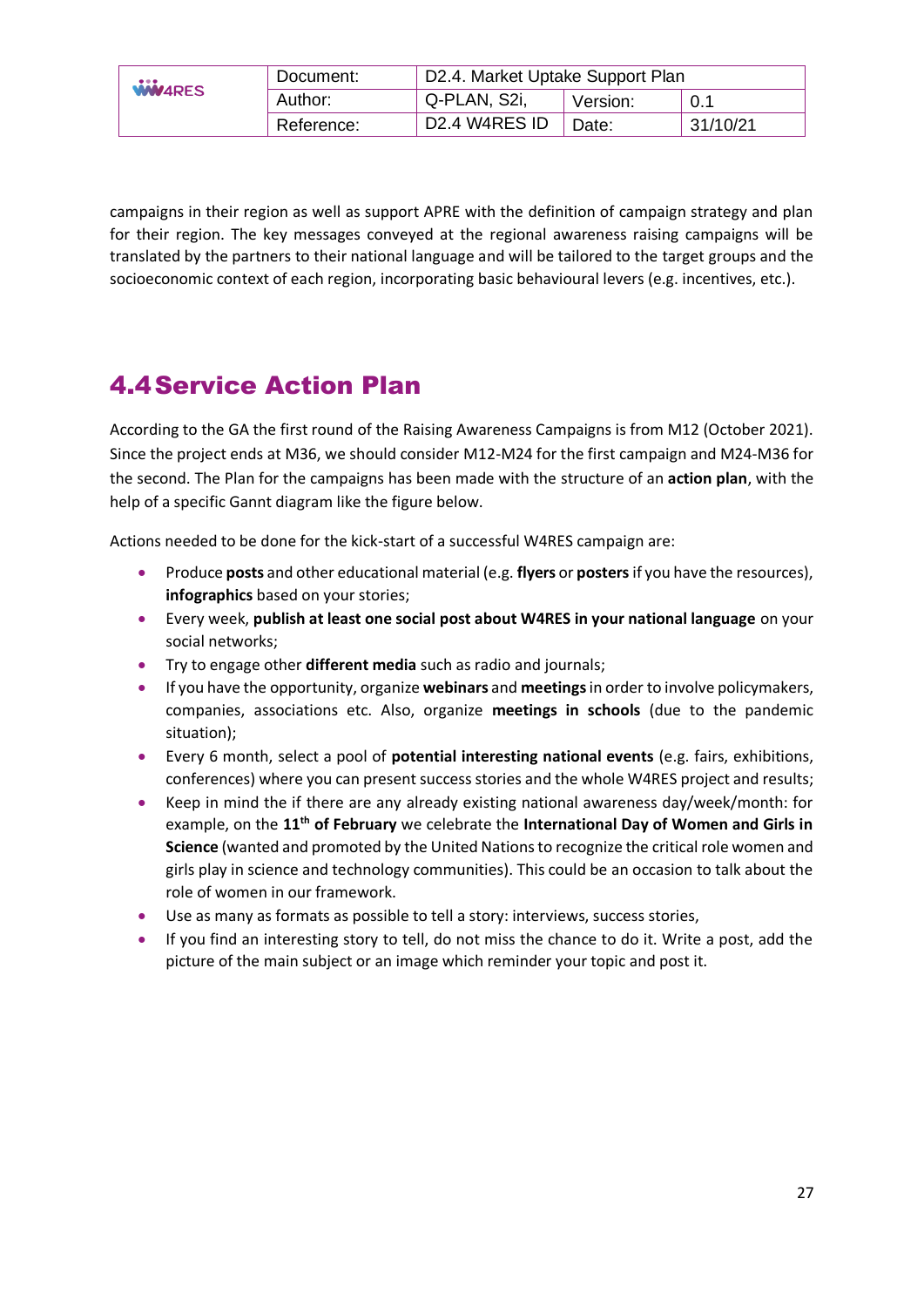|               |         | Document:   D2.4. Market Uptake Support Plan |          |          |
|---------------|---------|----------------------------------------------|----------|----------|
| <b>WW4RES</b> | Author: | Q-PLAN                                       | Version: |          |
|               |         | Reference:   D2.4 W4RES ID GA 952874         | Date:    | 31/10/21 |

|                                       |      |  |  |  |      |  |      |  |  | M 1 2 3 4 5 6 7 8 9 10 11 12 13 14 15 16 17 18 19 20 21 22 23 24 25 26 27 28 29 30 31 32 33 34 35 36 |      |  |  |  |  |                |                 |   |                |   |      |
|---------------------------------------|------|--|--|--|------|--|------|--|--|------------------------------------------------------------------------------------------------------|------|--|--|--|--|----------------|-----------------|---|----------------|---|------|
| <b>1st Round</b>                      | 2020 |  |  |  | 2021 |  |      |  |  |                                                                                                      | 2022 |  |  |  |  |                | 2023            |   |                |   |      |
|                                       |      |  |  |  |      |  |      |  |  | M 11 12 1 2 3 4 5 6 7 8 9 10 11 12 1 2 3 4 5 6 7 8 9 10 11 12 1 2 3                                  |      |  |  |  |  | $\overline{4}$ | $5\overline{)}$ | 6 | $\overline{7}$ | 8 | 9 10 |
| Development and Deployment Actions    |      |  |  |  |      |  |      |  |  |                                                                                                      |      |  |  |  |  |                |                 |   |                |   |      |
| Creation of a recognizable graphics   |      |  |  |  |      |  |      |  |  |                                                                                                      |      |  |  |  |  |                |                 |   |                |   |      |
| Audiovisual material                  |      |  |  |  |      |  |      |  |  |                                                                                                      |      |  |  |  |  |                |                 |   |                |   |      |
| Social media setup                    |      |  |  |  |      |  |      |  |  |                                                                                                      |      |  |  |  |  |                |                 |   |                |   |      |
| Infodays (I)                          |      |  |  |  |      |  | a ka |  |  |                                                                                                      |      |  |  |  |  |                |                 |   |                |   |      |
| Fairs and events (I)                  |      |  |  |  |      |  | ⊤    |  |  |                                                                                                      |      |  |  |  |  |                |                 |   |                |   |      |
| Activities in schools (I)             |      |  |  |  |      |  |      |  |  |                                                                                                      |      |  |  |  |  |                |                 |   |                |   |      |
| Infodays (II)                         |      |  |  |  |      |  |      |  |  |                                                                                                      |      |  |  |  |  |                |                 |   |                |   |      |
| Fairs (II)                            |      |  |  |  |      |  |      |  |  |                                                                                                      |      |  |  |  |  |                |                 |   |                |   |      |
| Activities in schools (II)            |      |  |  |  |      |  |      |  |  |                                                                                                      |      |  |  |  |  |                |                 |   |                |   |      |
| Blogging/texs                         |      |  |  |  |      |  |      |  |  |                                                                                                      |      |  |  |  |  |                |                 |   |                |   |      |
| Printing materials                    |      |  |  |  |      |  |      |  |  |                                                                                                      |      |  |  |  |  |                |                 |   |                |   |      |
| Distribution of posters and brochures |      |  |  |  |      |  |      |  |  |                                                                                                      |      |  |  |  |  |                |                 |   |                |   |      |
| Pick up of posters and brochures      |      |  |  |  |      |  |      |  |  |                                                                                                      |      |  |  |  |  |                |                 |   |                |   |      |
| Mailing (policymakers)                |      |  |  |  |      |  |      |  |  |                                                                                                      |      |  |  |  |  |                |                 |   |                |   |      |
| Mailing (schools and associations)    |      |  |  |  |      |  |      |  |  |                                                                                                      |      |  |  |  |  |                |                 |   |                |   |      |
| Mailling (other stakeholders)         |      |  |  |  |      |  |      |  |  |                                                                                                      |      |  |  |  |  |                |                 |   |                |   |      |
| Press releases                        |      |  |  |  |      |  |      |  |  | sharing of results                                                                                   |      |  |  |  |  |                |                 |   |                |   |      |
| Midterm audit                         |      |  |  |  |      |  |      |  |  |                                                                                                      |      |  |  |  |  |                |                 |   |                |   |      |
| Final audit                           |      |  |  |  |      |  |      |  |  |                                                                                                      |      |  |  |  |  |                |                 |   |                |   |      |

M 1 2 3 4 5 6 7 8 9 10 11 12 13 14 15 16 17 18 19 20 21 22 23 24 25 26 27 28 29 30 31 32 33 34 35 36

<span id="page-27-0"></span>*Figure 7: Gantt for the first round of awareness raising campaigns*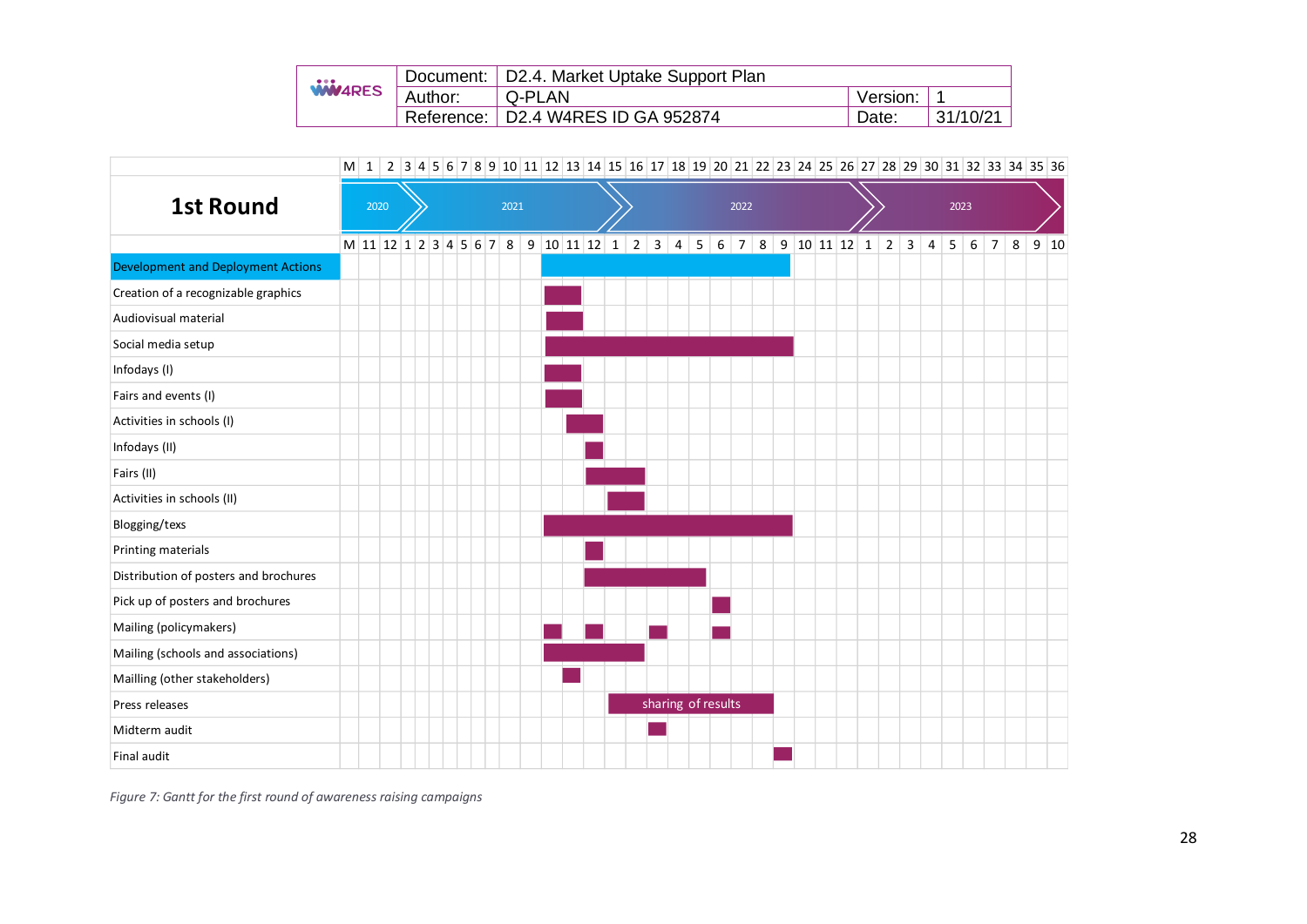| $\bullet\bullet\bullet$ |            | Document:   D2.4. Market Uptake Support Plan |          |          |
|-------------------------|------------|----------------------------------------------|----------|----------|
| <b>WW4RES</b>           | Author:    | Q-PLAN                                       | Version: |          |
|                         | Reference: | D2.4 W4RES ID GA 952874                      | Date:    | 31/10/21 |

#### M 1 2 3 4 5 6 7 8 9 10 11 12 13 14 15 16 17 18 19 20 21 22 23 24 25 26 27 28 29 30 31 32 33 34 35 36

| 2nd Round                                                                                    |   | 2020 |              |   |                |                |                |   |   | 2021           |   |   |  |                      |              |                |                         |                |   |   | 2022           |   |   |    |         |   |                |              |   | 2023 |   |                 |   |   |    |
|----------------------------------------------------------------------------------------------|---|------|--------------|---|----------------|----------------|----------------|---|---|----------------|---|---|--|----------------------|--------------|----------------|-------------------------|----------------|---|---|----------------|---|---|----|---------|---|----------------|--------------|---|------|---|-----------------|---|---|----|
|                                                                                              | M |      | $11 \mid 12$ | 1 | $\overline{2}$ | $\overline{3}$ | $\overline{4}$ | 5 | 6 | $\overline{7}$ | 8 | 9 |  | $10 \mid 11 \mid 12$ | $\mathbf{1}$ | $\overline{2}$ | $\overline{\mathbf{3}}$ | $\overline{4}$ | 5 | 6 | $\overline{7}$ | 8 | 9 | 10 | $11$ 12 | 1 | $\overline{2}$ | $\mathbf{3}$ | 4 | 5    | 6 | $7\overline{ }$ | 8 | 9 | 10 |
| <b>Updated Deployment phase</b>                                                              |   |      |              |   |                |                |                |   |   |                |   |   |  |                      |              |                |                         |                |   |   |                |   |   |    |         |   |                |              |   |      |   |                 |   |   |    |
| Roundtables for collecting feedback and<br>recommendations from partners and<br>participants |   |      |              |   |                |                |                |   |   |                |   |   |  |                      |              |                |                         |                |   |   |                |   |   |    |         |   |                |              |   |      |   |                 |   |   |    |
| Integration of the feedback collected                                                        |   |      |              |   |                |                |                |   |   |                |   |   |  |                      |              |                |                         |                |   |   |                |   |   |    |         |   |                |              |   |      |   |                 |   |   |    |
| Conduct the 2nd round of campaigns                                                           |   |      |              |   |                |                |                |   |   |                |   |   |  |                      |              |                |                         |                |   |   |                |   |   |    |         |   |                |              |   |      |   |                 |   |   |    |
| Include feedback from European<br>Commision                                                  |   |      |              |   |                |                |                |   |   |                |   |   |  |                      |              |                |                         |                |   |   |                |   |   |    |         |   |                |              |   |      |   |                 |   |   |    |
| Finalize the report with last insides and<br>feedback                                        |   |      |              |   |                |                |                |   |   |                |   |   |  |                      |              |                |                         |                |   |   |                |   |   |    |         |   |                |              |   |      |   |                 |   |   |    |

<span id="page-28-0"></span>*Figure 8: Gantt for the second round of awareness raising campaigns*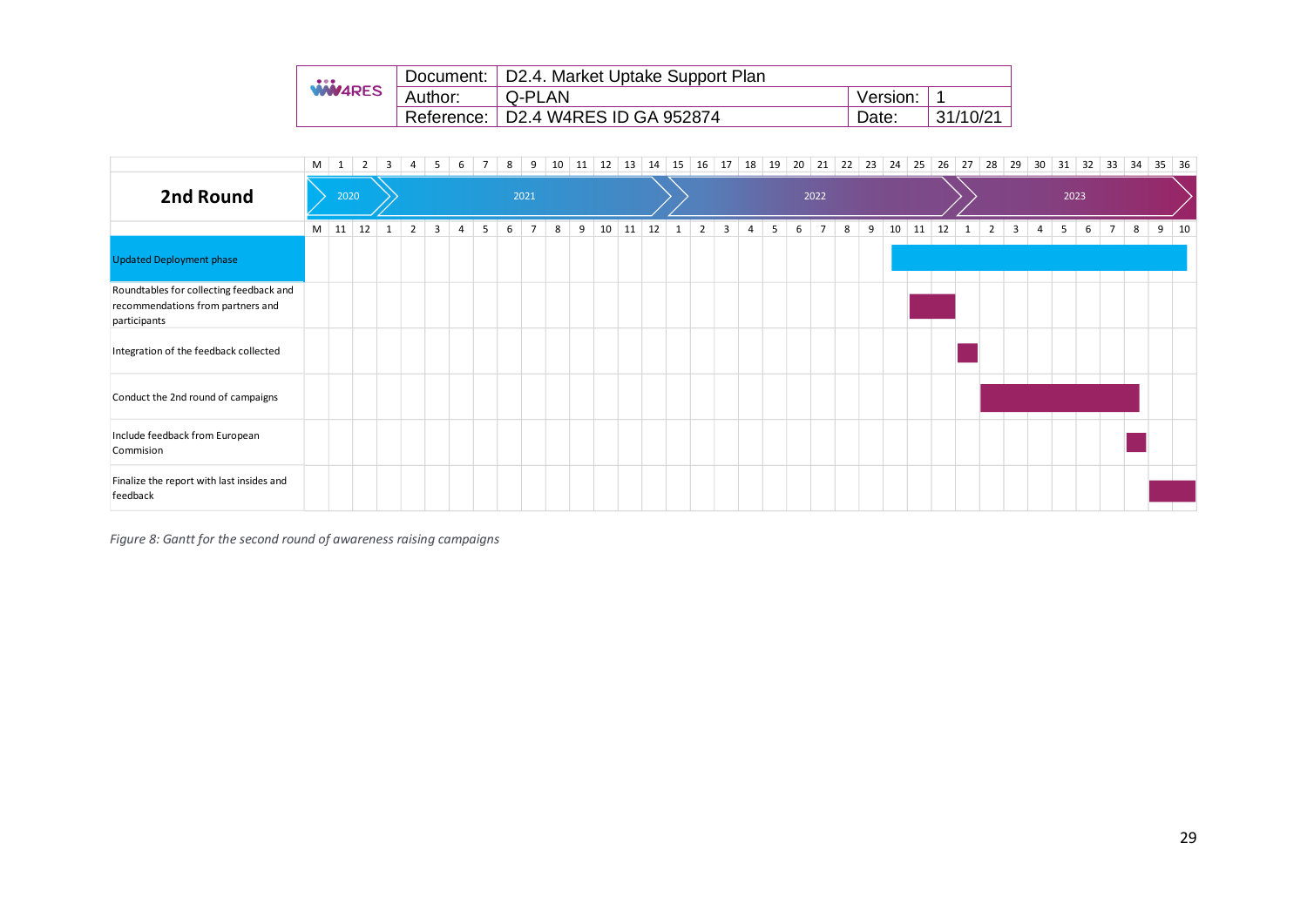| $\bullet\bullet\bullet$ |         | Document:   D2.4. Market Uptake Support Plan |          |          |
|-------------------------|---------|----------------------------------------------|----------|----------|
| <b>WW4RES</b>           | Author: | Q-PLAN                                       | Version: |          |
|                         |         | Reference:   D2.4 W4RES ID GA 952874         | Date:    | 31/10/21 |

#### <span id="page-29-0"></span>5 CONCLUSIONS

This report outlines the Market Uptake Support Plan which aims to provide flexible and responsive actions that will accelerate the uptake of RHC solutions across all the countries considered, where there is untapped potential. As the situation is nonetheless diversified, these plans will be implemented as well as further finetuned and tailored to the needs of the selected projects through the KAM approach by the regional Hubs. The completion of the selection process will be followed by the matching of their needs with the available solutions provided by the W4RES consortium.

In this respect the W4RES Regional hubs are acting as the channels for the delivery of the support measures for the uptake of RHC solutions as well as for the delivery of measures to support the increased involvement of women in the sector. For the successful delivery of our measures an operational plan has been developed which will guide the regional hubs to implement these actions. This plan consists of the measure description, the deployment activities along with their targets, the partner's responsibilities and the action plan.

projects – First Version). The Hubs during the delivery of the support measures and within the The Hubs completed the identification of potential beneficiaries and the projects to be supported for our 1<sup>st</sup> round have been identified and documented at D3.1 (Methodology for selecting promising RHC operational plan will guide the deployment of the project's market uptake support measures in real life settings within the adjustment of the support in their regional context on a case-by-case basis. The support measures will be delivered, and progress will be monitored and optimized through experts mentoring.

evaluation exercises will inform the second iteration of the support measures in all their aspects and Furthermore, a second round of delivering our market uptake support measures along with their plan will be followed at M24. Where, support measures beneficiaries' feedback, co-creation activities and features and assist in the finetuning of the activities. The update of this report (*D2.7 - Market uptake support plan – Final Version*) will be produced in October 2022 to present the second version of the project's market uptake support plan fine-tuned based by the outcomes of the first round of deployment in real life settings.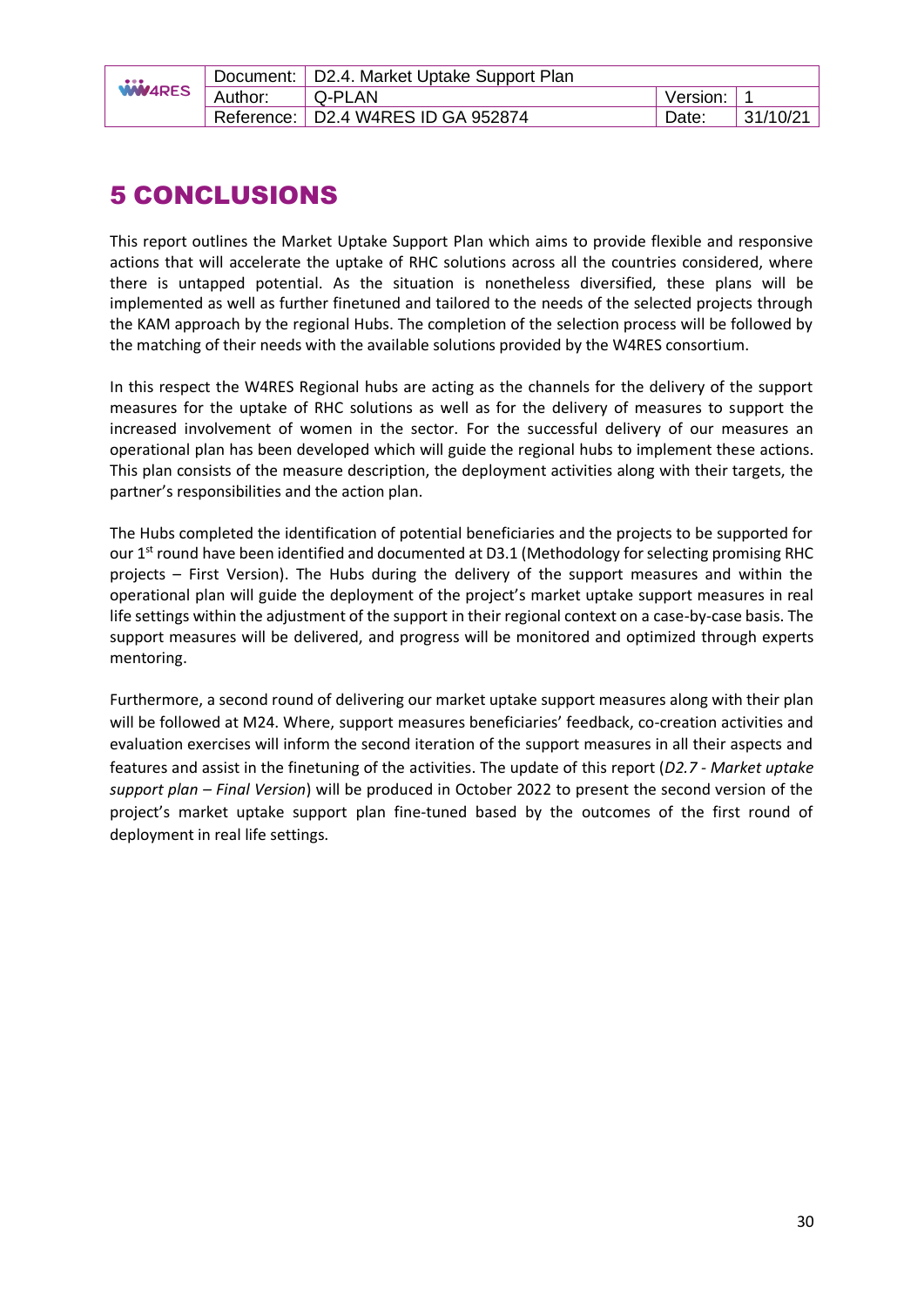| $\bullet\bullet\bullet$ |         | Document:   D2.4. Market Uptake Support Plan |          |          |
|-------------------------|---------|----------------------------------------------|----------|----------|
| <b>WW4RES</b>           | Author: | Q-PLAN                                       | Version: |          |
|                         |         | Reference:   D2.4 W4RES ID GA 952874         | Date:    | 31/10/21 |

#### <span id="page-30-0"></span>6 REFERENCES

- 1. *Needs, perceptions and challenges in the RHC landscape: Evidence from 8 regions*, Deliverable 1.2, WP1. Assessing RHC market uptake challenges and developing case studies of womendriven solutions
- 2. *Report on the W4RES Co-Creation Workshop*, Deliverable 2.2, WP2. Developing Solutions for scaling-up the involvement of women in supporting RHC market uptake
- the involvement of women in supporting RHC market uptake 3. *Market Uptake Support Measures*, Deliverable 2.3, WP2 Developing solutions for scaling-up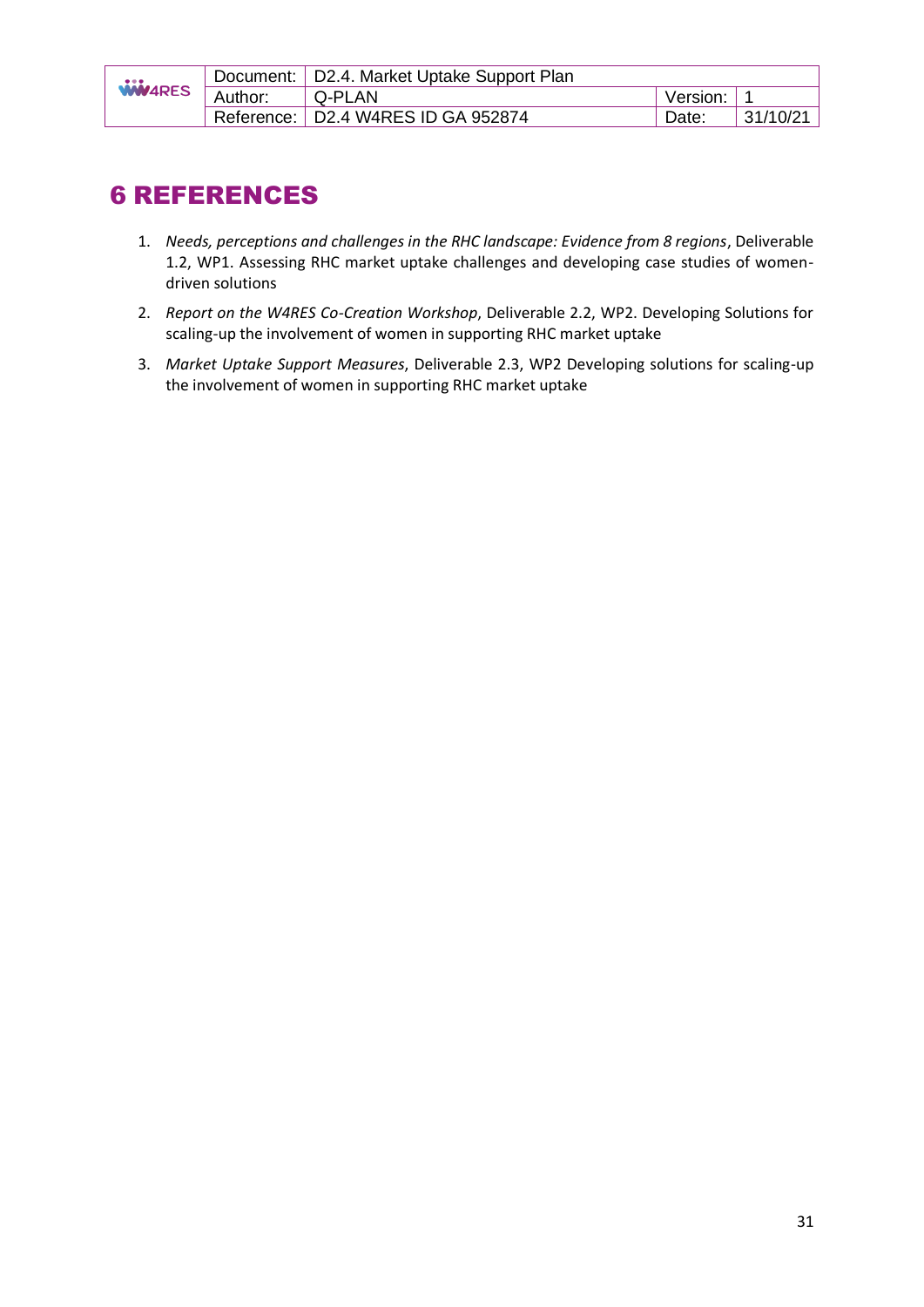| $\bullet\bullet\bullet$ |         | Document:   D2.4. Market Uptake Support Plan |          |          |
|-------------------------|---------|----------------------------------------------|----------|----------|
| <b>WW4RES</b>           | Author: | Q-PI AN                                      | Version: |          |
|                         |         | Reference:   D2.4 W4RES ID GA 952874         | Date:    | 31/10/21 |

#### 7 ANNEXES

### Annex I W4RES Market Uptake Support Services

<span id="page-31-0"></span>

| <b>Market</b><br><b>Research</b> | <b>Business</b><br><b>Planning</b>                          | <b>Finance Support</b>                                                                   | <b>Technical</b><br><b>Support</b>    | <b>Mentoring</b>                           | <b>Networking</b>                                                     |
|----------------------------------|-------------------------------------------------------------|------------------------------------------------------------------------------------------|---------------------------------------|--------------------------------------------|-----------------------------------------------------------------------|
| Market Feasibility check         | <b>Business Planning</b><br>support                         | Training on Research &<br><b>Innovation Funding</b><br>programs                          | <b>Energy Performance</b><br>Auditing | <b>Business Mentoring</b>                  | Thematic online<br>matchmaking events<br>(focus on Horizon<br>Europe) |
| Market Analysis                  | <b>IPR Management</b>                                       | Scouting for relevant<br>funding opportunities                                           | Innovative thermal<br>imaging         | Access to international<br>Grants          | Pitching events (focus<br>on Horizon Europe)                          |
| Market Research                  | Innovation audit                                            | Funding programs in the<br>field of Energy Efficiency<br>and Renewable Energy<br>Sources | Implementation<br>Feasibility studies | Sustainable Urban<br>Development mentoring | <b>Coaching on Business</b><br>Networking                             |
| Stakeholders needs<br>Analysis   | Environmental<br>Modelling                                  | Access to international<br>public contracts                                              | Environmental<br>Monitoring           | Judicial consultation                      | Networking platform                                                   |
|                                  | <b>Business Modelling -</b><br><b>Innovation Management</b> | <b>EU Grant Navigation</b>                                                               | <b>Green City Development</b>         | Women's<br>empowerment with<br>mentoring   | <b>Strategic Innovation</b><br>partnerships                           |
|                                  | <b>Energy Communities</b>                                   | <b>Municipal and National</b><br><b>Grant Navigation</b>                                 | <b>Energy Community</b><br>Support    | Green City mentoring                       | Enterprise European<br>Network (EEN)<br>Matchmaking                   |
|                                  | Energy sharing models                                       | <b>Home Renovation Grant</b><br>Navigation                                               | <b>Environmental Renewal</b>          |                                            |                                                                       |
|                                  | Social Entrepreneurship                                     | Access to finance<br>support                                                             | <b>Green City monitoring</b>          |                                            |                                                                       |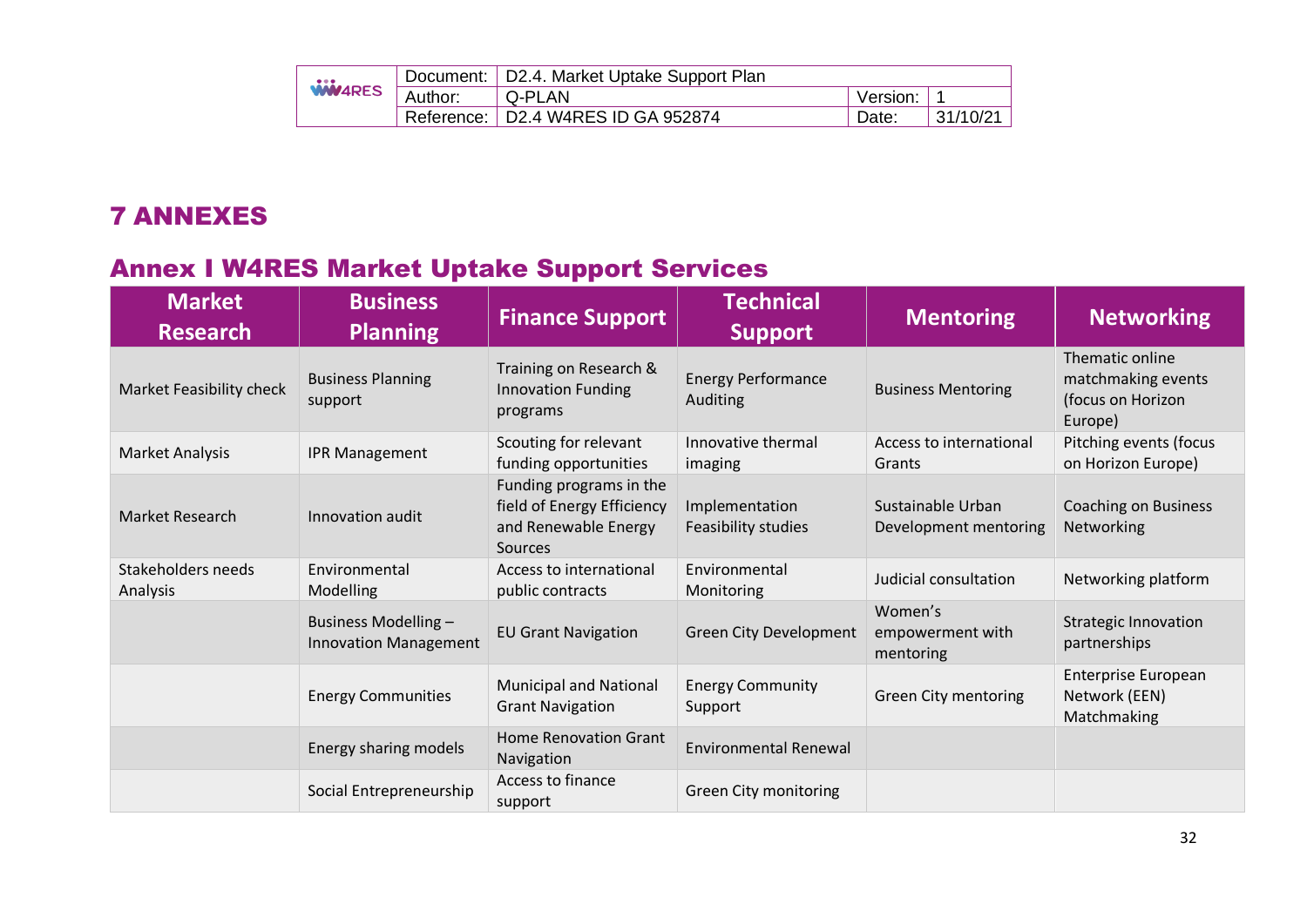|               |            |                                        | D2.4. Market Uptake Support Plan |          |
|---------------|------------|----------------------------------------|----------------------------------|----------|
| <b>WW4RES</b> | Author:    | Q-PLAN, S2i,                           | Version:                         | 0.1      |
|               | Reference: | D <sub>2.4</sub> W <sub>4</sub> RES ID | Date:                            | 31/10/21 |

| <b>Green City</b>               |  |
|---------------------------------|--|
| implementation                  |  |
| <b>Energy Certification</b>     |  |
| Demand and supply               |  |
| simulation                      |  |
| Renewable Energy                |  |
| potential Assessment            |  |
| <b>Financial and Ecological</b> |  |
| analysis of scenarios           |  |
| Impact assessments of           |  |
| energetic design choices        |  |
| Life Cycle Assessment of        |  |
| <b>Buildings and City</b>       |  |
| Quarters                        |  |
| Assessment of sector            |  |
| coupling effects                |  |
| <b>Technical training</b>       |  |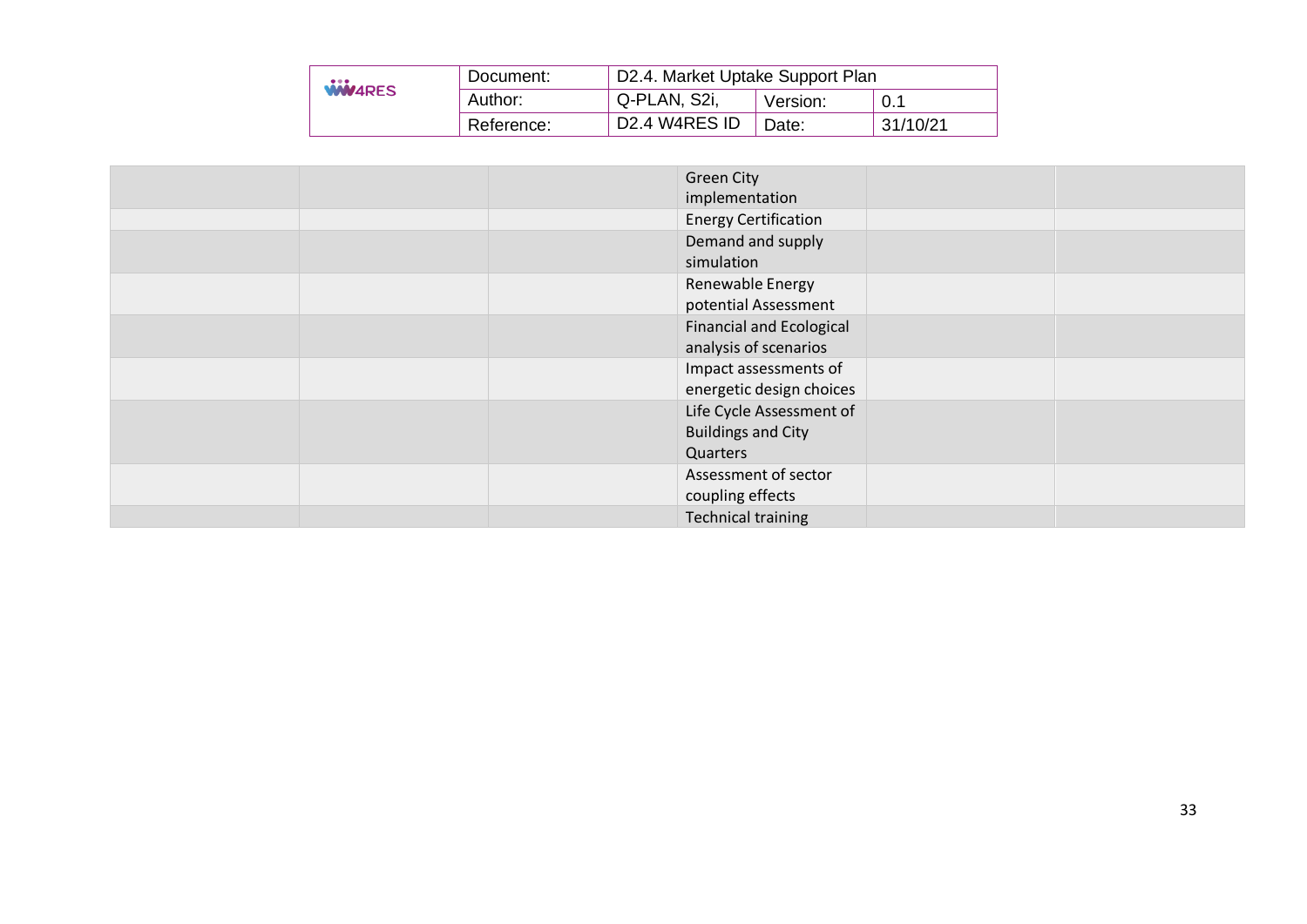| $\bullet\bullet\bullet$ | Document:  | D2.4. Market Uptake Support Plan       |          |          |
|-------------------------|------------|----------------------------------------|----------|----------|
| <b>WW4RES</b>           | Author:    | Q-PLAN, S2i,                           | Version: | 0.1      |
|                         | Reference: | D <sub>2.4</sub> W <sub>4</sub> RES ID | Date:    | 31/10/21 |
|                         |            |                                        |          |          |

# **Annex II W4RES Capacity Building programs**

| No.            | <b>Time</b> | <b>Total</b> | <b>Building Capacity</b><br>programs                                 | <b>Training Objectives</b>                                                | <b>Curriculum concept</b>                                                                  | <b>Key words</b>                                                                    | <b>Speaker</b> | <b>Resources</b><br>required |
|----------------|-------------|--------------|----------------------------------------------------------------------|---------------------------------------------------------------------------|--------------------------------------------------------------------------------------------|-------------------------------------------------------------------------------------|----------------|------------------------------|
| 1              | 30          | 30           | Introduction:<br>women in the<br>renewable energy<br>sector          | Raising awareness, provide<br>data and arguments                          | Interaction, presentation,<br>factsheet                                                    | Women in RE, Gender<br>mainstreaming, current<br>situation, political<br>frameworks | <b>WECF</b>    | Presentation                 |
| $\overline{2}$ | 30          | 60           | Relevance: Why<br>do we talk about<br>gender in the<br>energy sector | Raising awareness,<br>providing data and<br>arguments gender<br>expertise | Presentation, Q&A,<br>quotes, exercise and quiz<br>and short videos from<br>energy experts | Dimensions of gender and<br>energy, success factors                                 | <b>WECF</b>    | Presentation                 |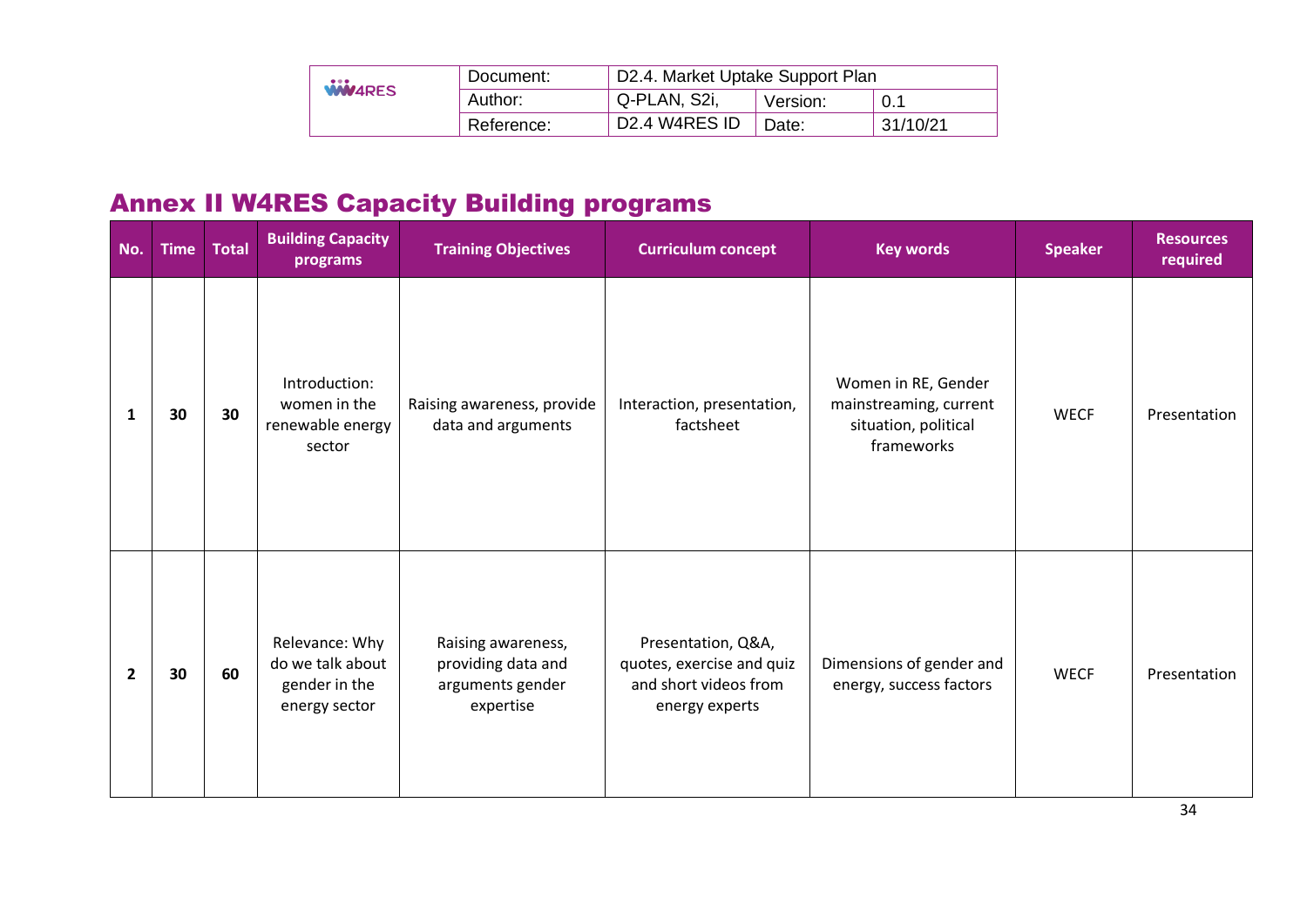| <b>WW4RES</b> | Document:  | D <sub>2</sub> .4. Market Uptake Support Plan |          |          |
|---------------|------------|-----------------------------------------------|----------|----------|
|               | Author:    | Q-PLAN, S2i,                                  | Version: | 0.1      |
|               | Reference: | D <sub>2.4</sub> W <sub>4</sub> RES ID        | Date:    | 31/10/21 |
|               |            |                                               |          |          |

| 3  | 30 | 90  | Examples of bias<br>in energy sector:<br>energy<br>production,<br>supply, STEM,<br>etc. | Understanding of the<br>status quo and how to<br>overcome barriers                                                | Interactive group session,<br>collection of ideas and<br>cases | Visible and invisible<br>barriers and stereotypes                                                                                                           | WECF, ECWT                               | Presentation +<br>exercise                                   |
|----|----|-----|-----------------------------------------------------------------------------------------|-------------------------------------------------------------------------------------------------------------------|----------------------------------------------------------------|-------------------------------------------------------------------------------------------------------------------------------------------------------------|------------------------------------------|--------------------------------------------------------------|
| 4  | 30 | 120 | Tools &<br>instruments for<br>energy actors:<br>overview                                | Raising awareness,<br>providing expertise, facts<br>and arguments, concrete<br>tools to implement                 | Presentation of different<br>toolkits, good practice           | Gender analysis,<br>stakeholder analysis,<br>gender audits, gender<br>impact assessments,<br>indicators, data,<br>communication,<br>monitoring & evaluation | WECF, ECWT                               | Presentation                                                 |
| 4a | 45 | 165 | Sex and gender-<br>disaggregated<br>data and how to<br>get them                         | Understand the<br>importance and how to<br>collect data, analyse,<br>monitor and use gender<br>disaggregated data | Template to share and<br>manual "how-to"                       | Gender disaggregated data                                                                                                                                   | ECWT, WECF,<br>EIGE (to be<br>confirmed) | Presentation +<br>printed<br>template +<br>printed<br>manual |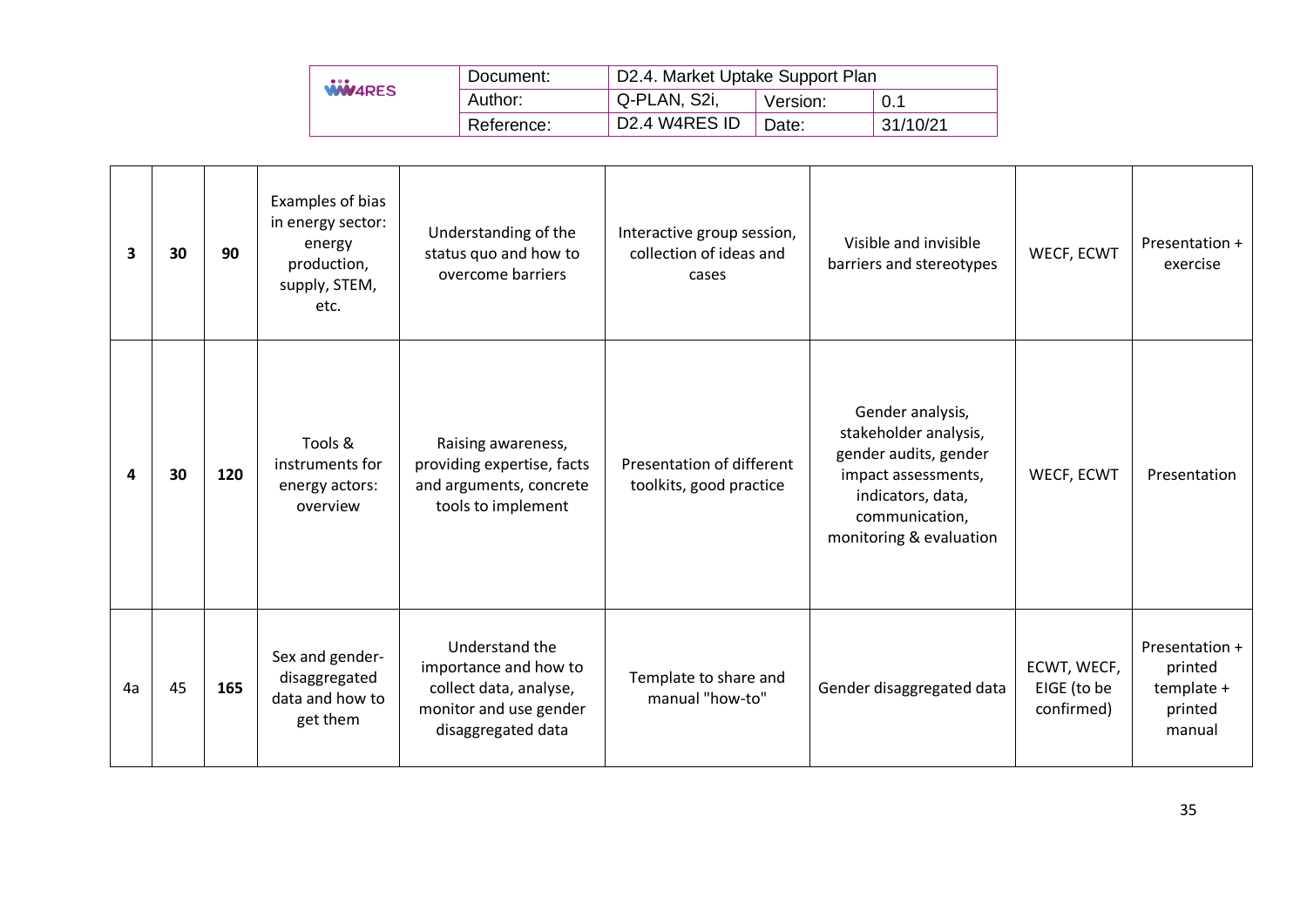| <b>WW4RES</b> | Document:  | D2.4. Market Uptake Support Plan       |          |          |
|---------------|------------|----------------------------------------|----------|----------|
|               | Author:    | Q-PLAN, S2i,                           | Version: | 0.1      |
|               | Reference: | D <sub>2.4</sub> W <sub>4</sub> RES ID | Date:    | 31/10/21 |
|               |            |                                        |          |          |

| 4b | 45 | 210 | Tools &<br>instruments:<br>gender<br>responsive<br>indicators for RHC<br>projects   | Build capacity to identify<br>and set gender indicators,<br>to show the relevance, to<br>use and to apply the<br>indicators   | How to develop gender<br>indicators and provide a<br>list of possible qualitative<br>and quantitative<br>indicators, interactive<br>group session<br>"identify/develop gender<br>indicators in your sector" | <b>Gender indicators</b>           | <b>ECWT</b> and<br>guest speaker<br>- utility<br>company (to<br>be confirmed)   | Presentation +<br>exercise +<br>printed<br>manual           |
|----|----|-----|-------------------------------------------------------------------------------------|-------------------------------------------------------------------------------------------------------------------------------|-------------------------------------------------------------------------------------------------------------------------------------------------------------------------------------------------------------|------------------------------------|---------------------------------------------------------------------------------|-------------------------------------------------------------|
| 4c | 30 | 240 | Tools &<br>instruments:<br>gender audit for<br>energy utility<br>company            | Sensibilisation on the<br>concept of gender audit,<br>understanding of its<br>benefits, understand how<br>to use the template | Short presentation and<br>template to share and list<br>of examples/good<br>practices                                                                                                                       | Gender audit                       | WECF and<br>guest speaker<br>- Christine<br>Lins, GWNET<br>(to be<br>confirmed) | Presentation +<br>printed<br>template                       |
| 4d | 30 | 270 | Tools &<br>instruments:<br>Gender<br>responsive<br>communication in<br>RHC projects | Understand the necessity<br>of gender just<br>communication, tools are<br>available and ready to be<br>used                   | Manual and posters<br>(postal card size) with key<br>words and key advices to<br>share/hang over desks as<br>reminder and that can be<br>check easily by the users                                          | Gender responsive<br>communication | <b>WECF</b>                                                                     | Presentation +<br>printed<br>manual +<br>printed<br>posters |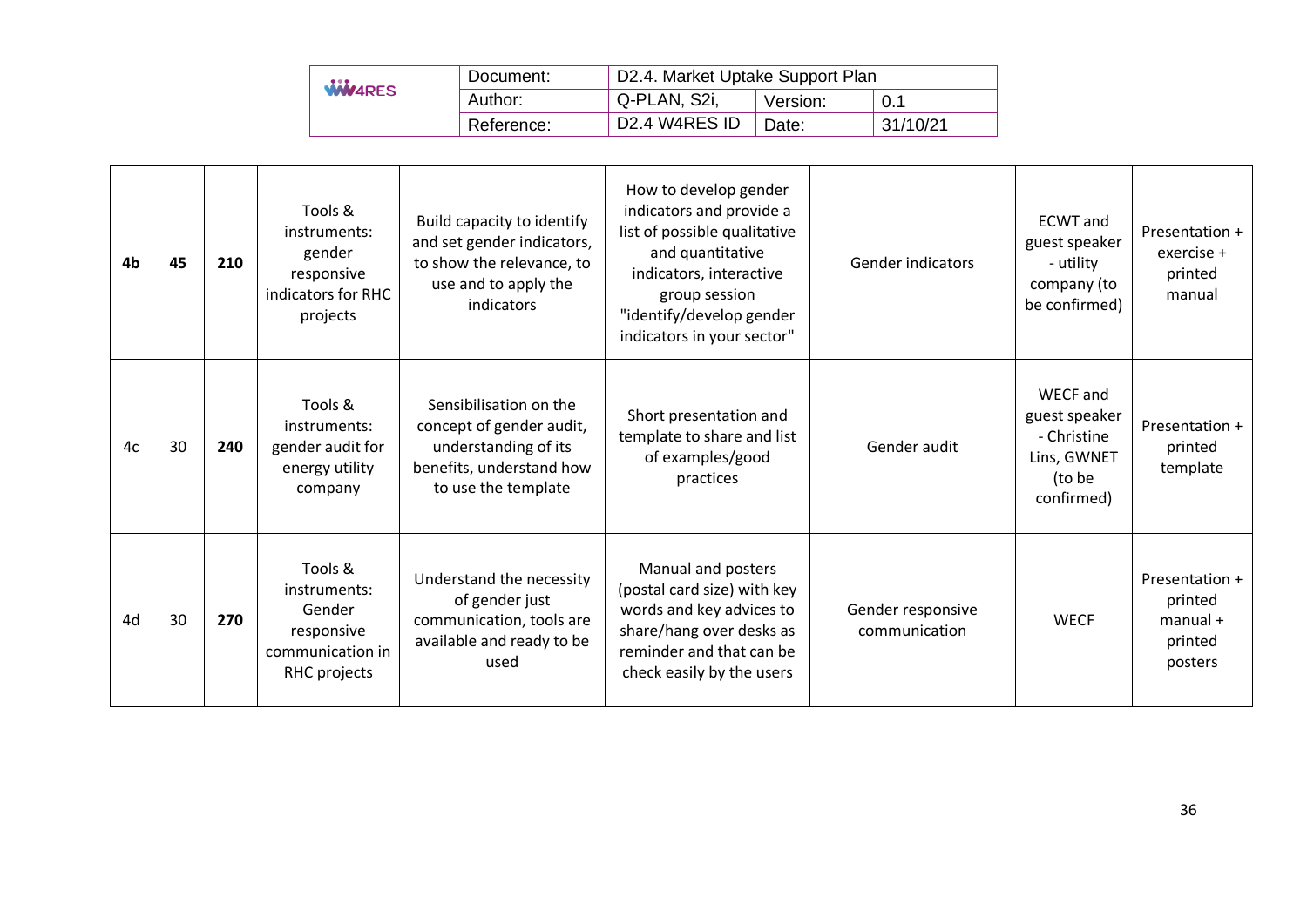| <b>WW4RES</b> | Document:  | D2.4. Market Uptake Support Plan       |          |          |
|---------------|------------|----------------------------------------|----------|----------|
|               | Author:    | Q-PLAN, S2i,                           | Version: | 0.1      |
|               | Reference: | D <sub>2.4</sub> W <sub>4</sub> RES ID | Date:    | 31/10/21 |
|               |            |                                        |          |          |

| 4e | 45 | 315 | Tools and<br>instruments:<br>Families and<br>gender friendly<br>workplaces and<br>good practices<br>(organisational<br>transformation)   | Understand the concept,<br>benefits and advantages<br>and challenges                           | Presentation, Interactive<br>session "how would you<br>do it in your workplace?" | Families and gender<br>friendly workplaces | ECWT, WECF                                                                                                                     | Exercise +<br>printed<br>guidelines |
|----|----|-----|------------------------------------------------------------------------------------------------------------------------------------------|------------------------------------------------------------------------------------------------|----------------------------------------------------------------------------------|--------------------------------------------|--------------------------------------------------------------------------------------------------------------------------------|-------------------------------------|
| 4f | 30 | 345 | Tools and<br>instruments:<br>Women<br>empowerment<br>and women<br>leadership and<br>representation in<br>the decision-<br>making process | Understand the concept<br>and relevance in sectors<br>most in need, give the<br>tools to users | Presentation and good<br>practices, lessons learnt                               | Women empowerment<br>and leadership in RE  | <b>External guest</b><br>- (To be<br>confirmed)<br>From EIGE,<br>Michaela<br>Schatz, Renée<br>Parlar,<br><b>Christine Lins</b> | Presentation<br>external<br>speaker |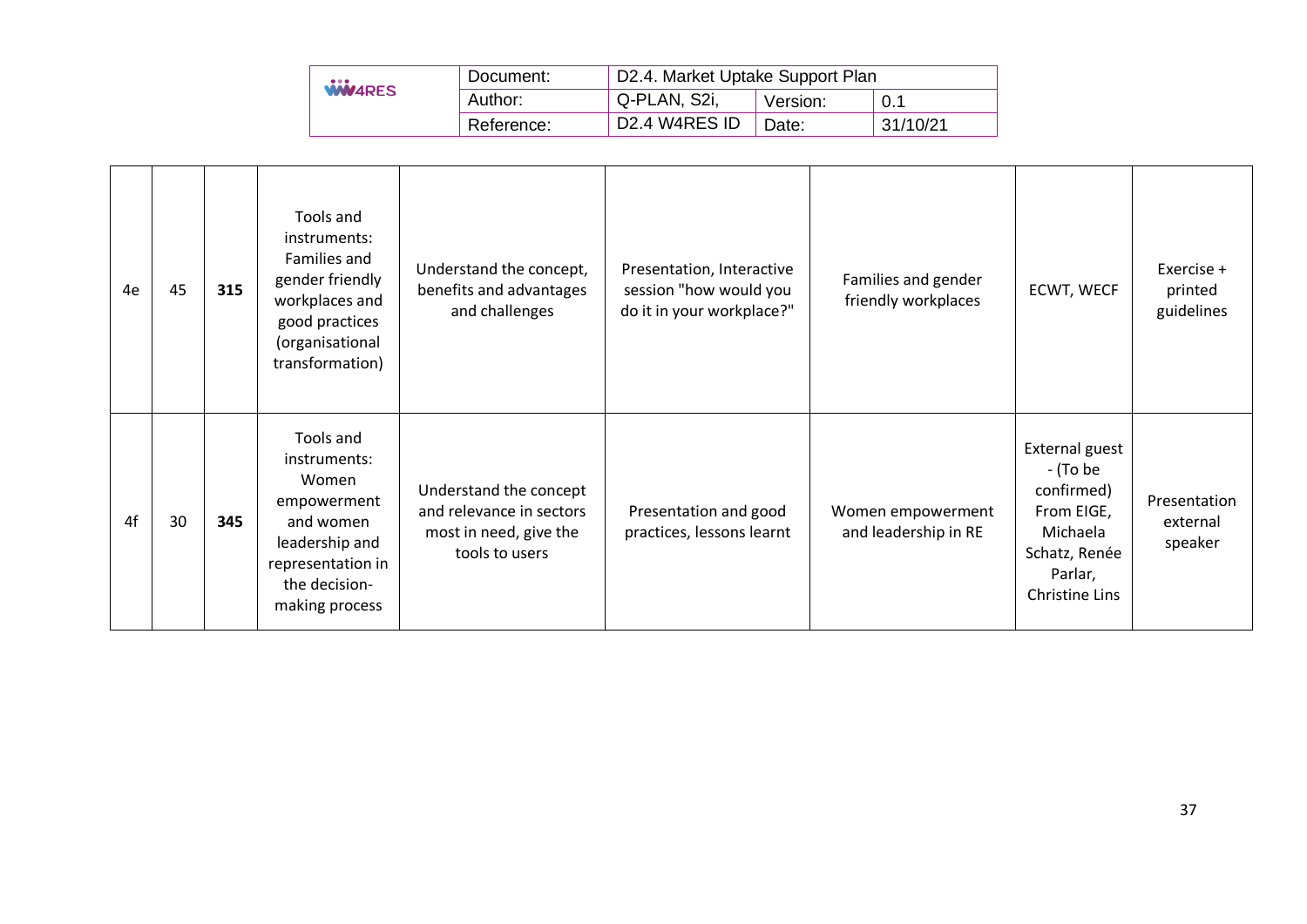| <b>WW4RES</b> | Document:  | D2.4. Market Uptake Support Plan |          |          |
|---------------|------------|----------------------------------|----------|----------|
|               | Author:    | Q-PLAN, S2i,                     | Version: | 0.1      |
|               | Reference: | D2.4 W4RES ID                    | Date:    | 31/10/21 |
|               |            |                                  |          |          |

|   | 45 | 390 | Good practice<br>examples of RHC<br>sector                                                                                                                  | Presenting concrete<br>examples, preview of what<br>can achieved with these<br>new tools in hand,<br>showing the perspective<br>with more women in the<br><b>RHC</b> sector      | Presentation and short<br>storytelling/interviews,<br>collection of good<br>practices, Q&A, interactive<br>group session "develop<br>your own gender plan"  | Gender responsive actions<br>and projects in the RHC<br>sector | External<br>speaker<br>practicioner:<br>e.g. utility,<br>energy<br>consultant (to<br>be<br>confirmed),<br>ECWT, WECF | Presentation,<br>Q&A                                                |
|---|----|-----|-------------------------------------------------------------------------------------------------------------------------------------------------------------|----------------------------------------------------------------------------------------------------------------------------------------------------------------------------------|-------------------------------------------------------------------------------------------------------------------------------------------------------------|----------------------------------------------------------------|----------------------------------------------------------------------------------------------------------------------|---------------------------------------------------------------------|
| 6 | 30 | 420 | Wrap up,<br>evaluation of<br>most promising<br>tools and<br>instruments for<br>participants and<br>remove<br>implementation<br>obstacles, Q&A,<br>feedbacks | Receive feedback from the<br>audience - Identify parts of<br>the program the<br>participants will face<br>difficulties - Providing a<br>complete toolkit to "bring<br>back home" | Questionnaires + handing<br>out of a toolkit (ready to<br>use binder to "bring back<br>home" collecting all<br>materials distributed<br>during the session) | Wrap up, Q&A, feedback                                         | ECWT, WECF                                                                                                           | Online<br>questionnaires<br>+ distribution<br>of toolkit<br>binders |